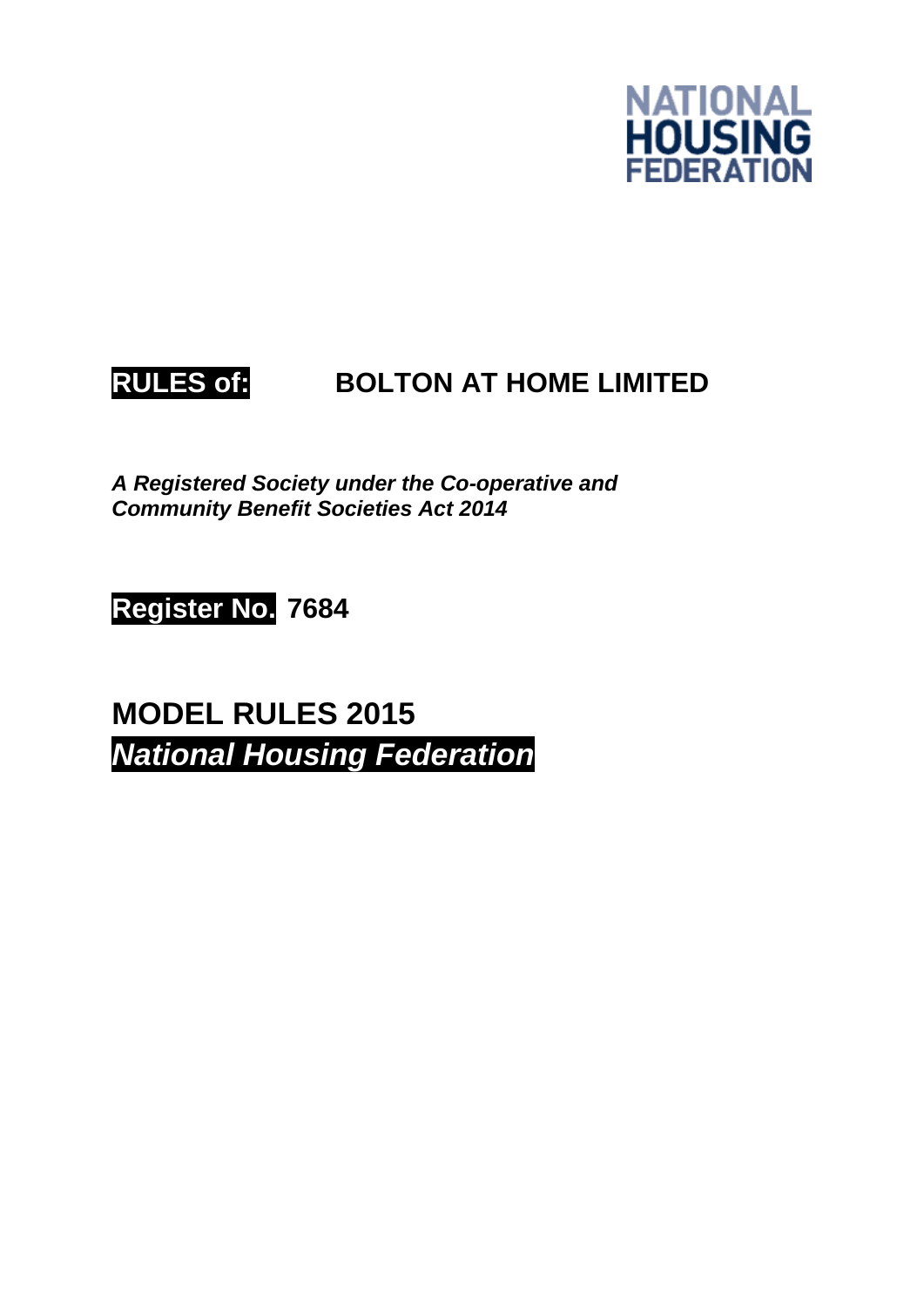#### **COPYRIGHT**

**These model Rules are copyright to and the intellectual property of the National Housing Federation.** 

**They may not be photocopied or otherwise reproduced either in part or in full without the express written permission of the National Housing Federation, for which a fee may be charged.**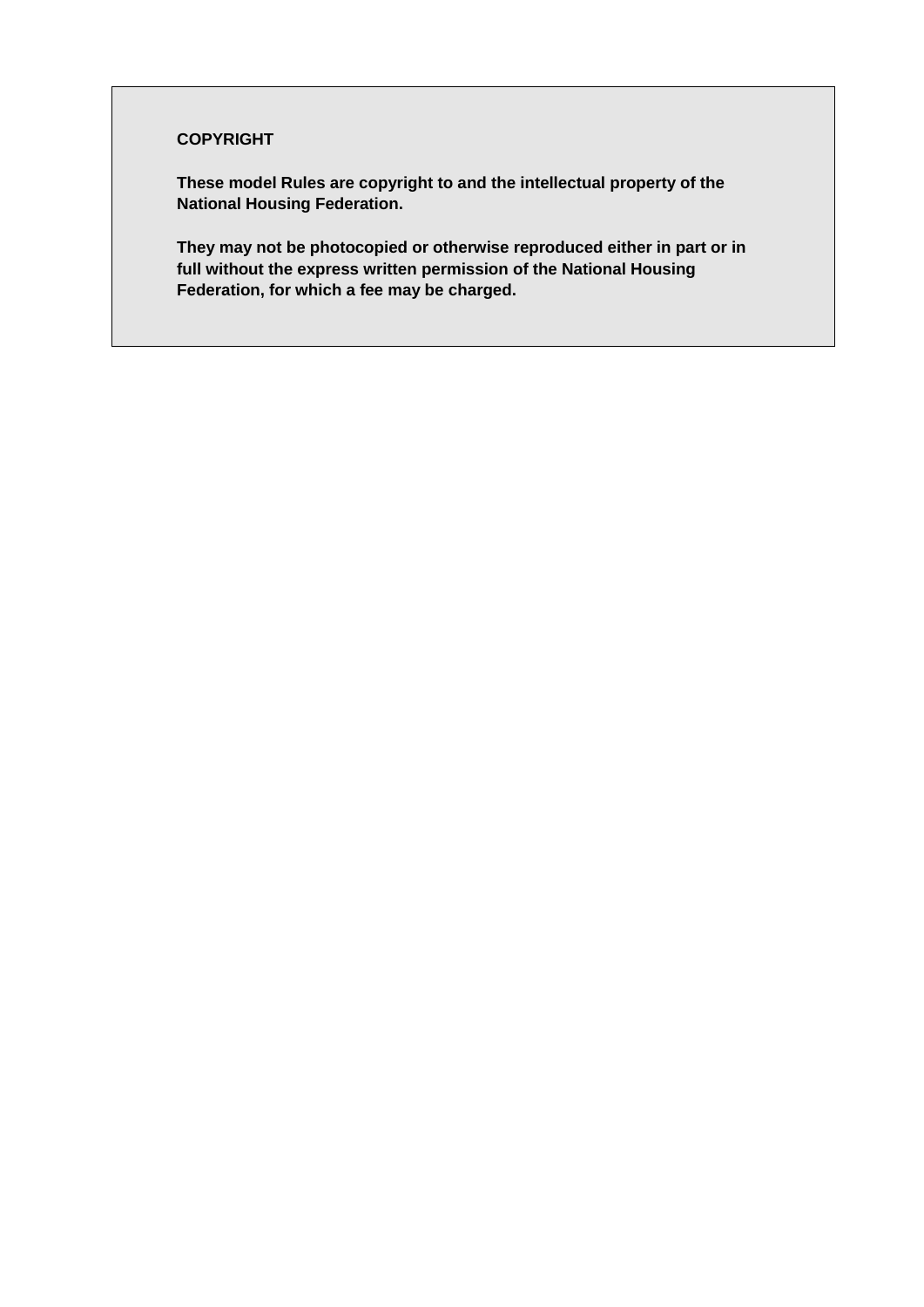# **Contents**

| Part A                           | <b>Name and objects</b>                                          |
|----------------------------------|------------------------------------------------------------------|
| A1                               | Name                                                             |
| A2                               | Objects                                                          |
| $A3-A4$                          | Non-profit                                                       |
| A <sub>5</sub>                   | Corporate status                                                 |
| Part B                           | <b>Powers of Association, Board and Shareholders</b>             |
| <b>B1-B3</b>                     | Powers                                                           |
| <b>B4-B6</b>                     | Powers of the Board                                              |
| B7                               | Limited powers of Shareholders in General Meetings               |
| <b>B8-B9</b>                     | General                                                          |
| Part C                           | <b>Shareholders and General Meetings</b>                         |
| C <sub>1</sub>                   | <b>Obligations of Shareholders</b>                               |
| C <sub>2</sub> -C <sub>4</sub>   | Nature of shares                                                 |
| C5-C10                           | Nature of Shareholders                                           |
| C11-C13                          | <b>Admission of Shareholders</b>                                 |
| C14-C15                          | Ending of shareholding                                           |
| C16-C17                          | <b>Annual General Meeting</b>                                    |
| C18-C19                          | <b>Special General Meetings</b>                                  |
| C <sub>20</sub> -C <sub>22</sub> | Calling a General Meeting                                        |
| C <sub>23</sub> -C <sub>27</sub> | <b>Proceedings at General Meeting</b>                            |
| C <sub>28</sub>                  | Proxies                                                          |
| C <sub>29</sub> -C <sub>37</sub> | Voting                                                           |
| C38-C39                          | Representatives and nominees                                     |
| Part D                           | <b>The Board</b>                                                 |
| D1                               | <b>Functions</b>                                                 |
| D <sub>2</sub> -D <sub>13</sub>  | <b>Composition of Board</b>                                      |
| D <sub>14</sub> -D <sub>17</sub> | Terms of office and election or appointment to the Board         |
| D <sub>18</sub>                  | Quorum for the Board                                             |
| D19-D28                          | <b>Board Members' interests</b>                                  |
| D29-D31                          | Meetings of the Board                                            |
| D32-D36                          | Management and delegation                                        |
| D37-D40                          | Miscellaneous provisions                                         |
| Part E                           | Chair, Vice Chair, Chief Executive, Secretary and other Officers |
| $E1-E4$                          | The Chair                                                        |
| E <sub>5</sub>                   | The Chair's responsibilities                                     |
| E <sub>6</sub>                   | The Chief Executive                                              |
| E7                               | The Secretary                                                    |
| E <sub>8</sub>                   | <b>Other Officers</b>                                            |
|                                  |                                                                  |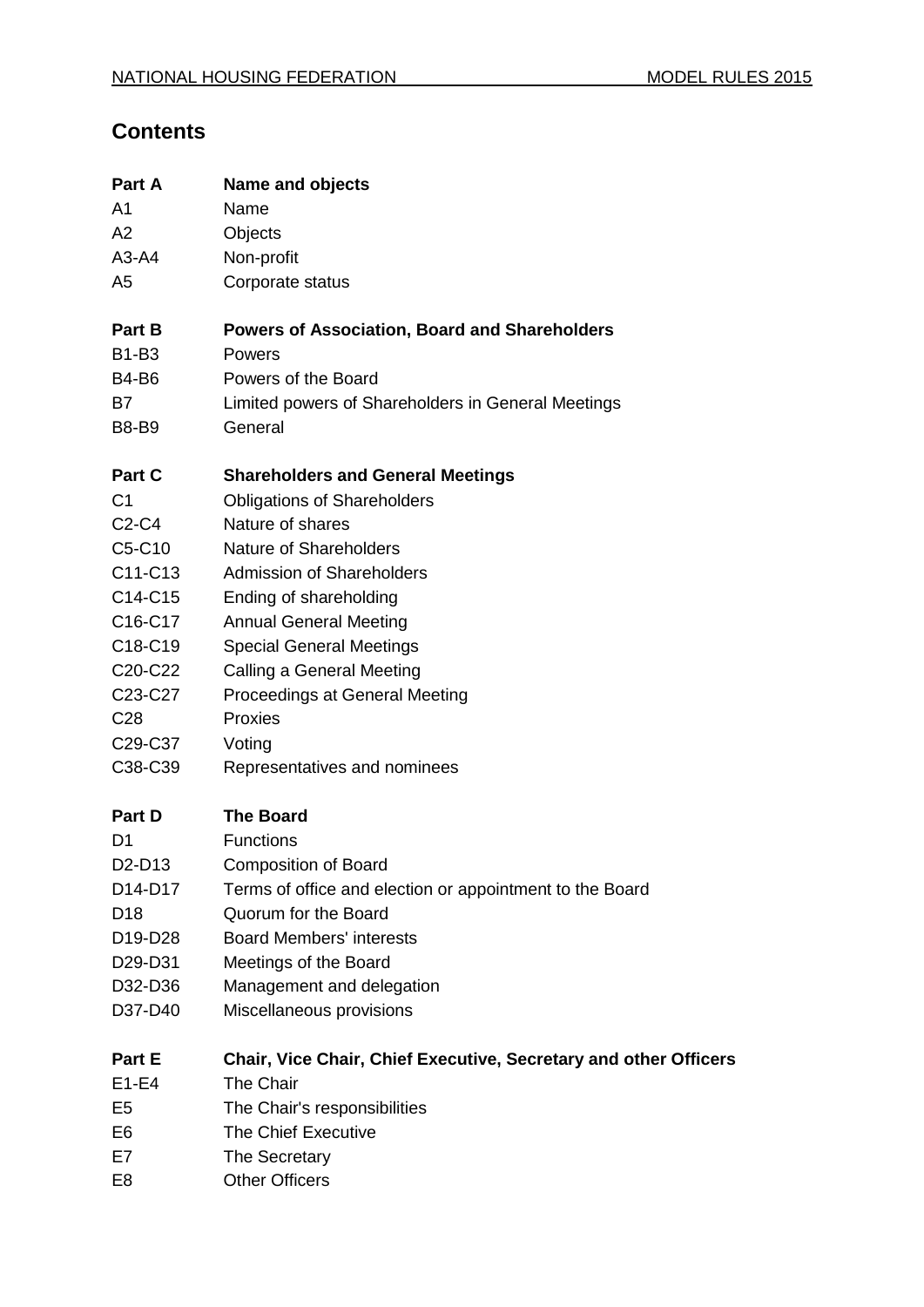| E9-E10          | <b>Miscellaneous</b>                          |
|-----------------|-----------------------------------------------|
| <b>Part F</b>   | <b>Financial control and audit</b>            |
| $F1-F5$         | Auditor                                       |
| F6-F7           | Auditor's duties                              |
| F8-10           | Accounting requirements                       |
| F <sub>11</sub> | Annual returns and balance sheets             |
| F12-F14         | Borrowing                                     |
| F15             | Investment                                    |
| <b>Part G</b>   | <b>Miscellaneous and statutory</b>            |
| G1-G2           | Registered office and name                    |
| G3              | <b>Disputes</b>                               |
| G4-G8           | Minutes, registers and books                  |
| G9-G10          | Statutory applications to the Registrar       |
| G11             | Amendment of Rules                            |
| G12-G13<br>G14  | <b>Dissolution</b><br>Interpretation of terms |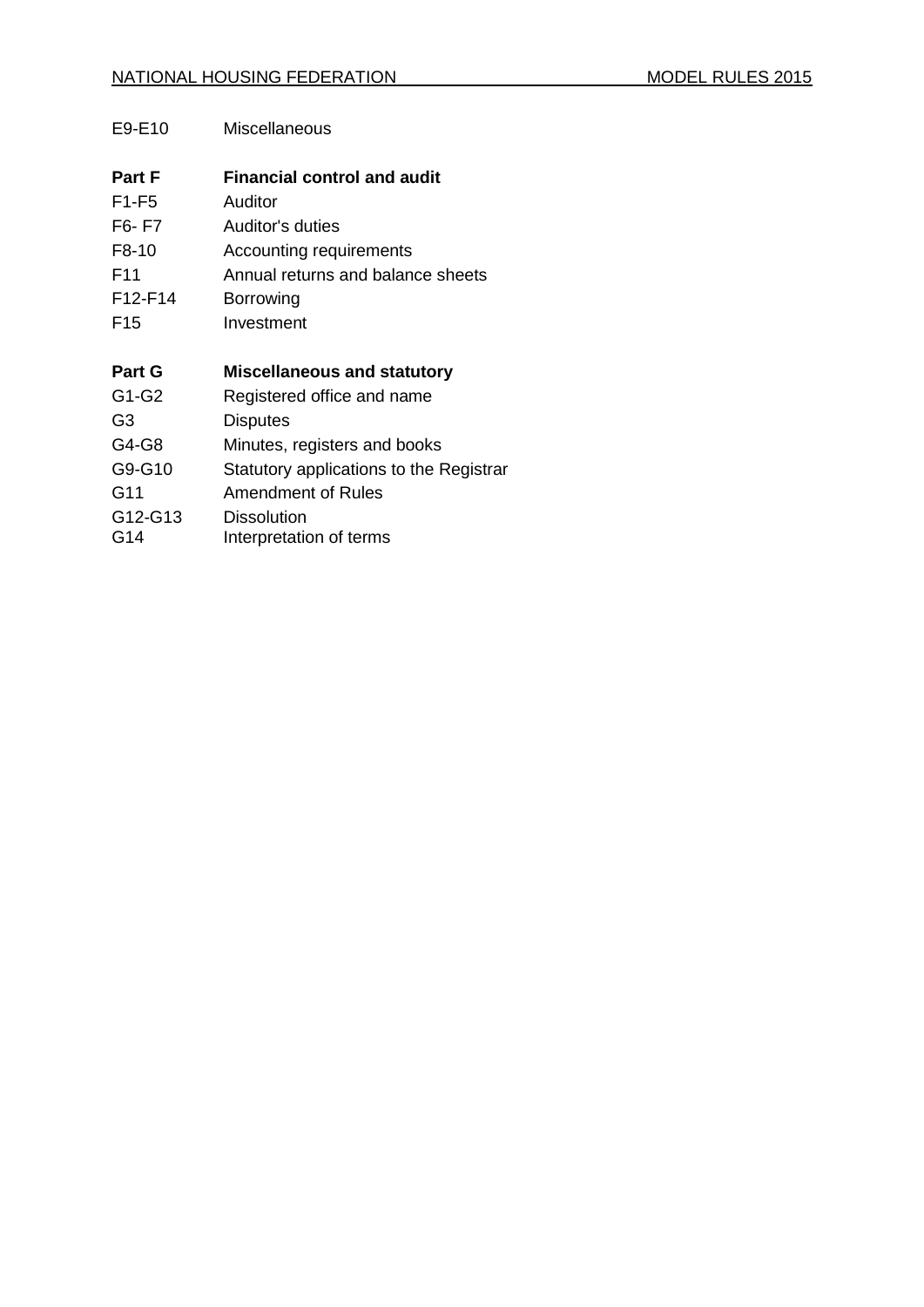# **Part A Name and objects**

# **Name**

A1 The name of the society shall be Bolton at Home Limited (the **Association**).

#### **Objects**

- A2 The Association is formed for the benefit of the community. Its charitable objects shall be to carry on for the benefit of the community:
	- A2.1 the business of providing and managing charitable housing, including charitable Social Housing, and providing assistance to help house people and associated facilities, amenities and services for poor people or for the relief of aged, disabled (whether physically or mentally) or chronically sick people;
	- A2.2 any other charitable object which is connected with or incidental to the provision of housing that can be carried out from time to time by a registered society registered as a provider of Social Housing with the Regulator.

# **Non-profit**

- <span id="page-4-1"></span>A3 The Association shall not trade for profit and any profits shall only be applied for the purpose of furthering the Association's objects and/ or in accordance with these Rules.
- <span id="page-4-2"></span>A4 Nothing shall be paid or transferred by way of profit to Shareholders of the Association.

#### **Corporate status**

A5 The Association is not a subsidiary of another organisation and shall not become a subsidiary of another organisation without first amending these rules to state the name of the parent entity and without complying in relation thereto with any subsisting requirements of the Regulator.

#### **Part B Powers of Association, Board, and Shareholders**

#### **Powers**

- <span id="page-4-0"></span>B1 The Association shall have power to do anything that a natural or corporate person can lawfully do which is necessary or expedient to achieve its objects, except as expressly prohibited in these Rules.
- B2 Without limiting its general powers under rule [B1,](#page-4-0) and only so far as is necessary or expedient to achieve its objects, the Association shall have power to:
	- B2.1 purchase, acquire or dispose, take or grant any interest in property including any mortgage, charge, floating charge or other security whatsoever;
	- B2.2 construct or carry out works to buildings;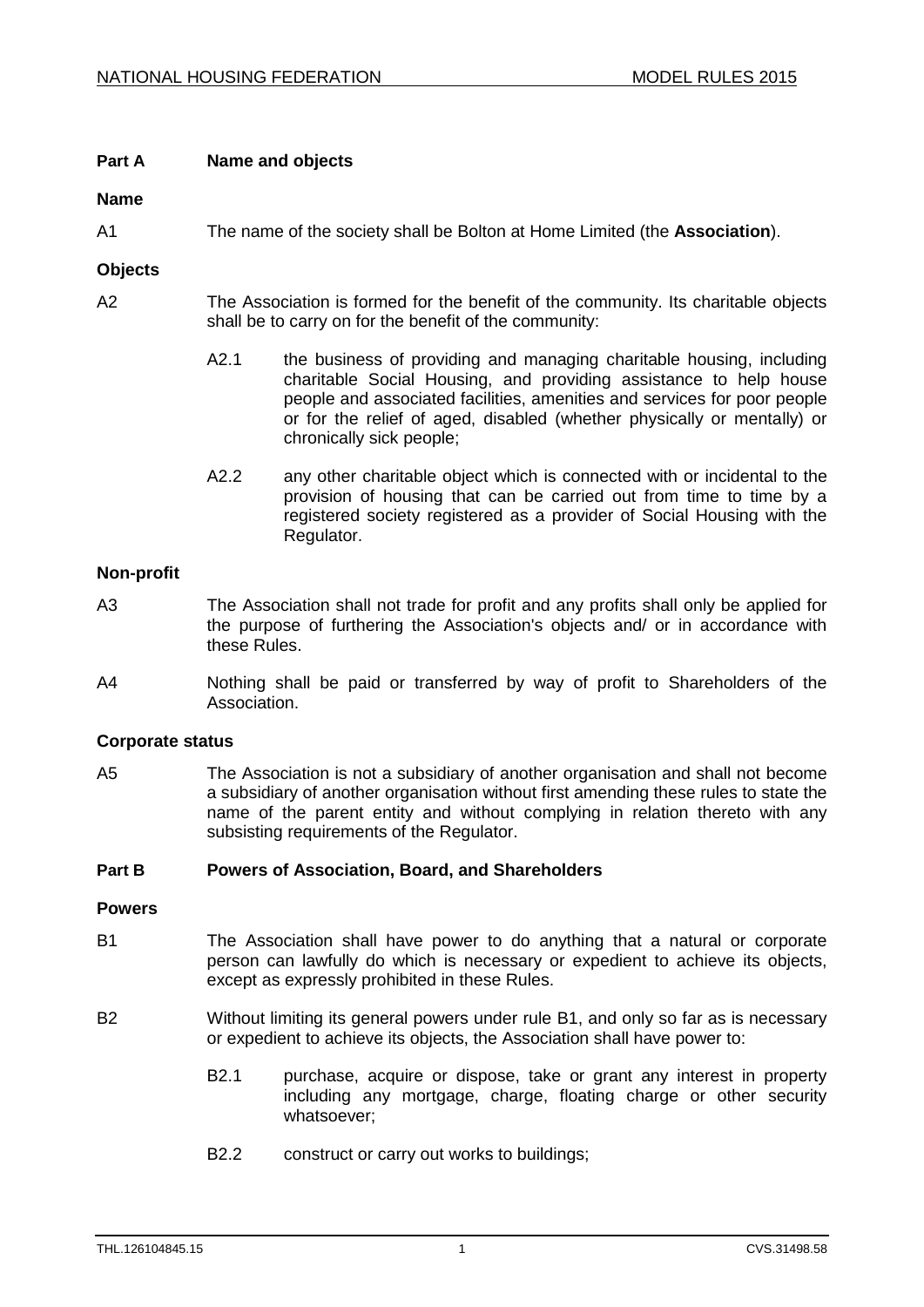- B2.3 help any charity or other body not trading for profit in relation to housing and related services;
- B2.4 subject to rules F12, F13 and F14, borrow money or issue bonds, notes loan stock or any other debt instrument or enter into any transaction having the effect of borrowing;
- B2.5 enter into and perform any Derivative Transaction on such terms as the Association thinks fit for the purpose of hedging or otherwise managing any treasury risk or other financial exposure of the Association;
- B2.6 subject to rule [F15,](#page-23-0) invest the funds of the Association;
- B2.7 lend money on such terms as the Association shall think fit;
- B2.8 guarantee, enter into any contract of indemnity or suretyship in relation to, or provide security for, the borrowing or performance of the obligations of any other organisation, in each case on such terms as the Association shall think fit.
- B3 The Association shall not have power to receive money on deposit in any way which would require authorisation under the Financial Services and Markets Act 2000 or any other authority required by statute unless it has such authorisation.

# **Powers of the Board**

- B4 The business of the Association shall be directed by the Board.
- B5 Apart from those powers which must be exercised in a General Meeting:
	- B5.1 by statute; or
	- B5.2 under these Rules;

all the powers of the Association may be exercised by the Board for and in the name of the Association.

B6 The Board shall have power to delegate, in writing, subject to rules [D32](#page-19-0)[-D36,](#page-20-0) the exercise of any of its powers. Such delegation may include any of the powers and discretions of the Board.

# **Limited powers of Shareholders in General Meetings**

B7 The Association in General Meetings can only exercise the powers of the Association expressly reserved to it by these Rules or by statute.

#### **General**

- B8 The certificate of an Officer of the Association that a power has been properly exercised shall be conclusive as between the Association and any third party acting in good faith.
- B9 A person acting in good faith who does not have actual notice of these Rules or the Association's regulations shall not be concerned to see or enquire if the Board's powers are restricted by these Rules or such regulations.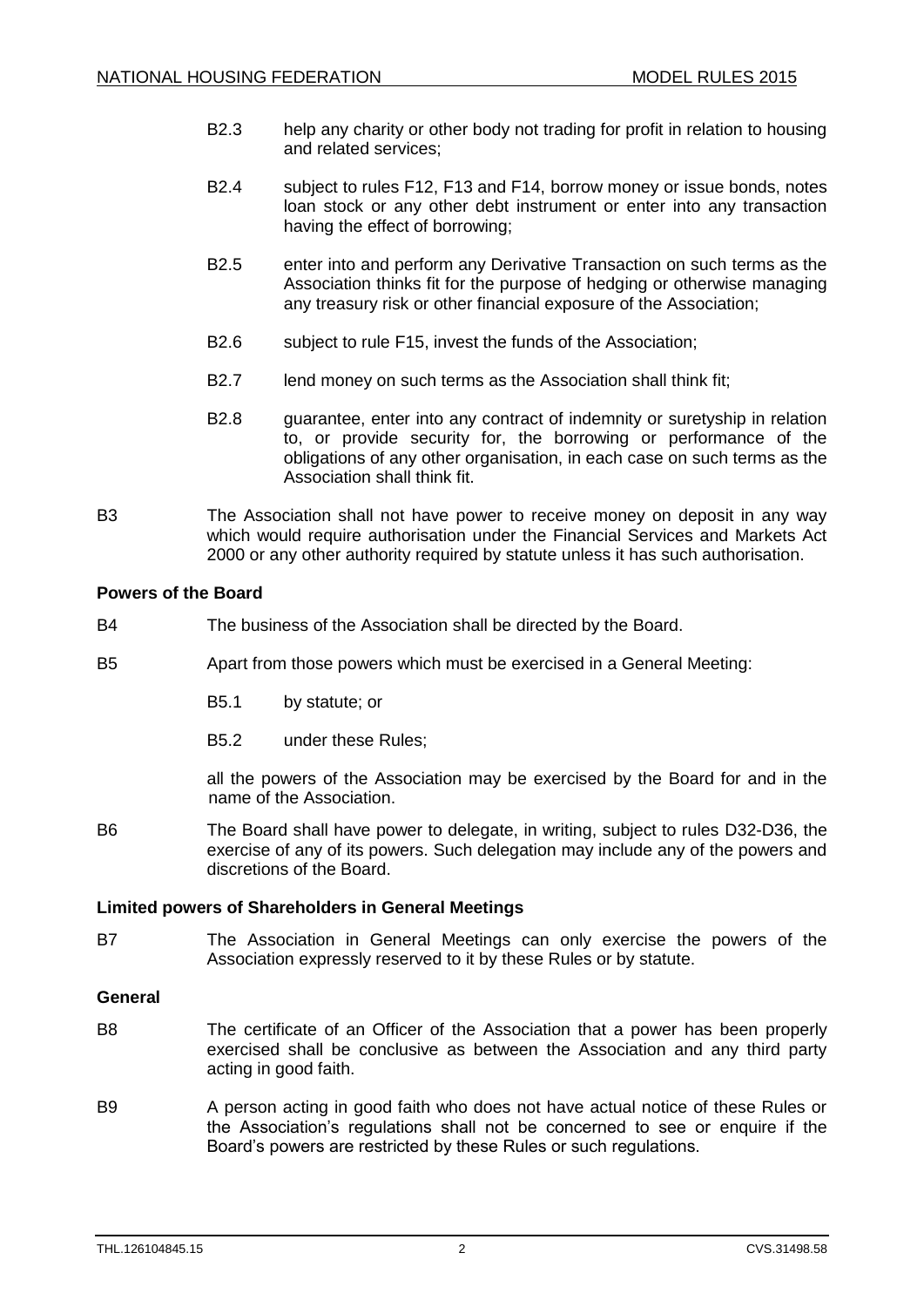# **Part C Shareholders and General Meetings**

#### **Obligations of Shareholders**

C1 All Shareholders agree to be bound by the obligations on them as set out in these Rules. When acting as Shareholder they shall act, at all times in the interests of the Association and for the benefit of the community, as guardians of the objects of the Association.

#### **Nature of shares**

- <span id="page-6-1"></span>C2 The Association's share capital shall be raised by the issue of shares. Each share has the nominal value of one pound which shall carry no right to interest, dividend or bonus.
- C3 Shares shall be non-withdrawable and non-transferable.
- <span id="page-6-2"></span>C4 When a Shareholder ceases to be a Shareholder or is expelled from the Association, his or her share shall be cancelled. The amount paid up on that share shall become the property of the Association.

#### **Nature of Shareholders**

- <span id="page-6-3"></span>C5 A Shareholder of the Association is a person or body whose name and address is entered in the Register of Shareholders.
- <span id="page-6-0"></span>C6 The following cannot be Shareholders:
	- C6.1 a minor;
	- C6.2 a person who has been expelled as a Shareholder, unless authorised by Special Resolution at a General Meeting;
	- C6.3 an employee of the Association or an employee of any other Group Member;
	- C6.4 a person who has been removed by the Board in accordance with rule [D12;](#page-14-0)
	- C6.5 a person who is not a Board Member or a candidate standing for election or appointment as a Board Member;
	- C6.6 a person in respect of whom a registered medical practitioner who is treating that person gives a written opinion to the Association stating that the person has become physically or mentally incapable of exercising their rights as a Shareholder and may remain so for more than three months;
	- C6.7 the Local Authority.
- C7 A Shareholder can be the nominee of an unincorporated body. In such cases the register shall contain the name and address of the Shareholder and shall designate the Shareholder as the nominee of a named unincorporated body. The address of the unincorporated body shall also be entered in the register if it differs from the address of the Shareholder nominee.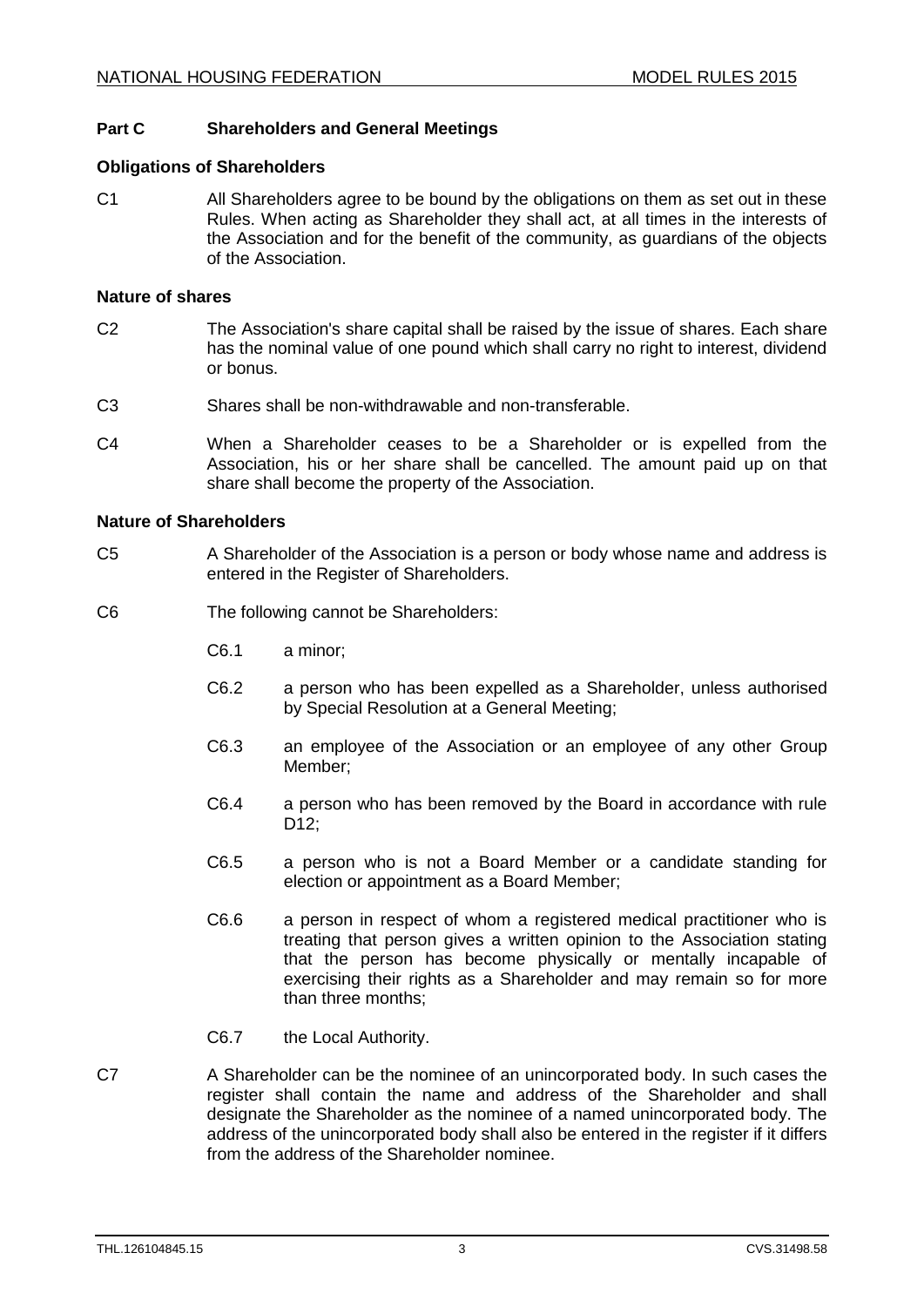- C8 A corporate body can be a Shareholder. It can appoint an individual to exercise its rights at General Meetings. Any such appointment shall be in writing, and given to the Secretary.
- C9 No Shareholder shall hold more than one share and each share shall carry only one vote.
- C10 A share cannot be held jointly.

#### **Admission of Shareholders**

- <span id="page-7-0"></span>C11 The Board shall set, review and publish its policies and objectives for admitting new Shareholders. The Board shall only admit new Shareholders in accordance with such policies.
- C12 An applicant for a share shall apply in writing to the Association's registered office:
	- C12.1 setting out their reasons for applying and how they meet any criteria set by the Association's policies under rule [C11](#page-7-0) and
	- C12.2 pay the sum of one pound (which shall be returned to them if the application is not approved).
- C13 Every application shall be considered by the Board in accordance with rule [C11.](#page-7-0) The Board has the power in its absolute discretion to accept or reject the application. If the application is approved, the name of the applicant and the other necessary particulars shall be entered in the Register of Shareholders. One share in the Association shall be issued to the applicant. Every Shareholder shall, on admittance, be designated by the Board as a Resident Shareholder, an Independent Shareholder or a Local Authority Nominated Board Member. The decision of the Board as to the designation of a Shareholder shall be final.

# **Ending of shareholding**

- C14 A Shareholder shall immediately cease to be a Shareholder if:
	- C14.1 they die; or
	- C14.2 they are expelled under rule [C15;](#page-8-0) or
	- C14.3 they withdraw from the Association by giving notice to the Secretary, which shall be effective on receipt, unless they are one of the last three remaining Shareholders, in which case they must provide at least one month's written notice of the withdrawal to the Secretary; or
	- C14.4 they do not attend in person or appoint a proxy in respect of, nor deliver written apologies in advance for two consecutive annual General Meetings of the Association; or
	- C14.5 in the case of a body corporate it ceases to be a body corporate; or
	- C14.6 in the case of the nominee of an unincorporated body, they transfer their share to another nominee of that body; or
	- C14.7 they cease to be eligible to be a Shareholder under rule [C6;](#page-6-0) or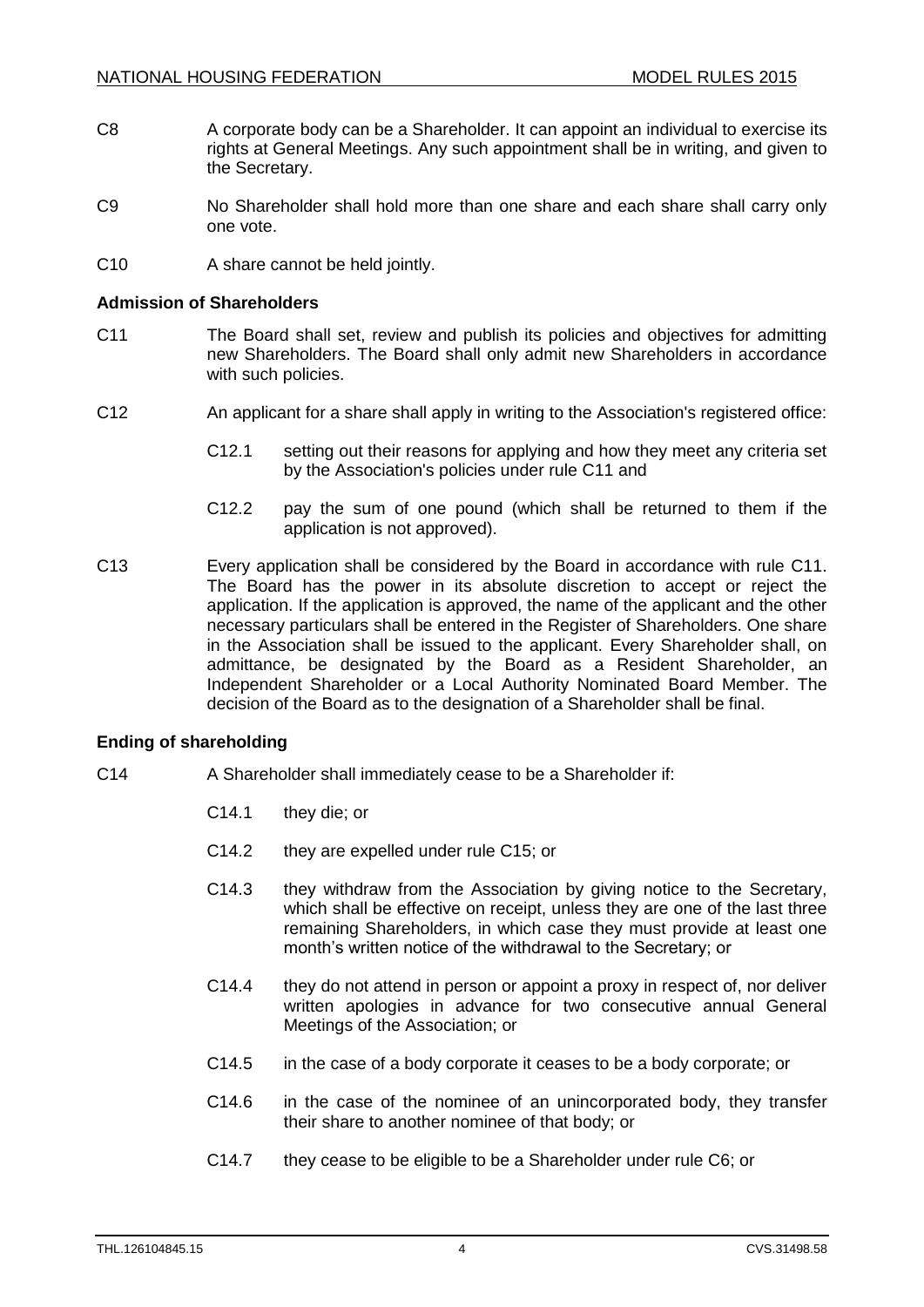- C14.8 having been a Board Member or a member of a committee, they cease to be a Board Member or member of a committee; or
- C14.9 they are a Resident and in the opinion of the Board are in material or serious breach of their tenancy agreement or lease or are subject to a possession order or are in breach of a suspended possession order, or are subject to any of the following types of court order: anti-social behaviour order, Criminal Behaviour Order, Injunction pursuant to section 1 of the Anti-social Behaviour, Crime and Policing Act 2014, demoted tenancy or closure order or any other judicial order (howsoever named) which has an equivalent effect; or
- C14.10 they are a Resident and the Association has obtained an order of a competent court or tribunal against them for recovery of monies due from them to the Association provided that if the order is suspended or is an order for payment in instalments they shall only cease to be a Shareholder upon failing to meet the terms of the order.
- C14.11 a Resident Shareholder who ceases to be a Resident shall automatically cease to be a Resident Shareholder but may apply to become an Independent Shareholder;
- C14.12 an Independent Shareholder who becomes a Resident shall automatically cease to be an Independent Shareholder but may apply to become a Resident Shareholder;
- C14.13 an Independent Shareholder or a Resident Shareholder who becomes a Local Authority Person shall automatically cease to be a Shareholder.
- <span id="page-8-0"></span>C15 A Shareholder may only be expelled by a Special Resolution at a special General Meeting called by the Board provided that the following rules apply to the process:
	- C15.1 The Board must give the Shareholder at least one month's notice in writing of the General Meeting. The notice to the Shareholder must set out the particulars of the complaint of conduct detrimental to the Association and must request the Shareholder to attend the meeting to answer the complaint.
	- C15.2 At the General Meeting called for this purpose the Shareholders shall consider the evidence presented by the Board and by the Shareholder (if any). The meeting may take place even if the Shareholder does not attend.

If the resolution to expel the Shareholder is passed in accordance with this rule, the Shareholder shall immediately cease to be a Shareholder.

# **Annual General Meeting**

<span id="page-8-1"></span>C16

C16.1 Subject to rule [C16.2](#page-9-0) the Association shall hold a General Meeting called the annual General Meeting within six calendar months after the close of each of its financial years or such later date as may be permitted by law.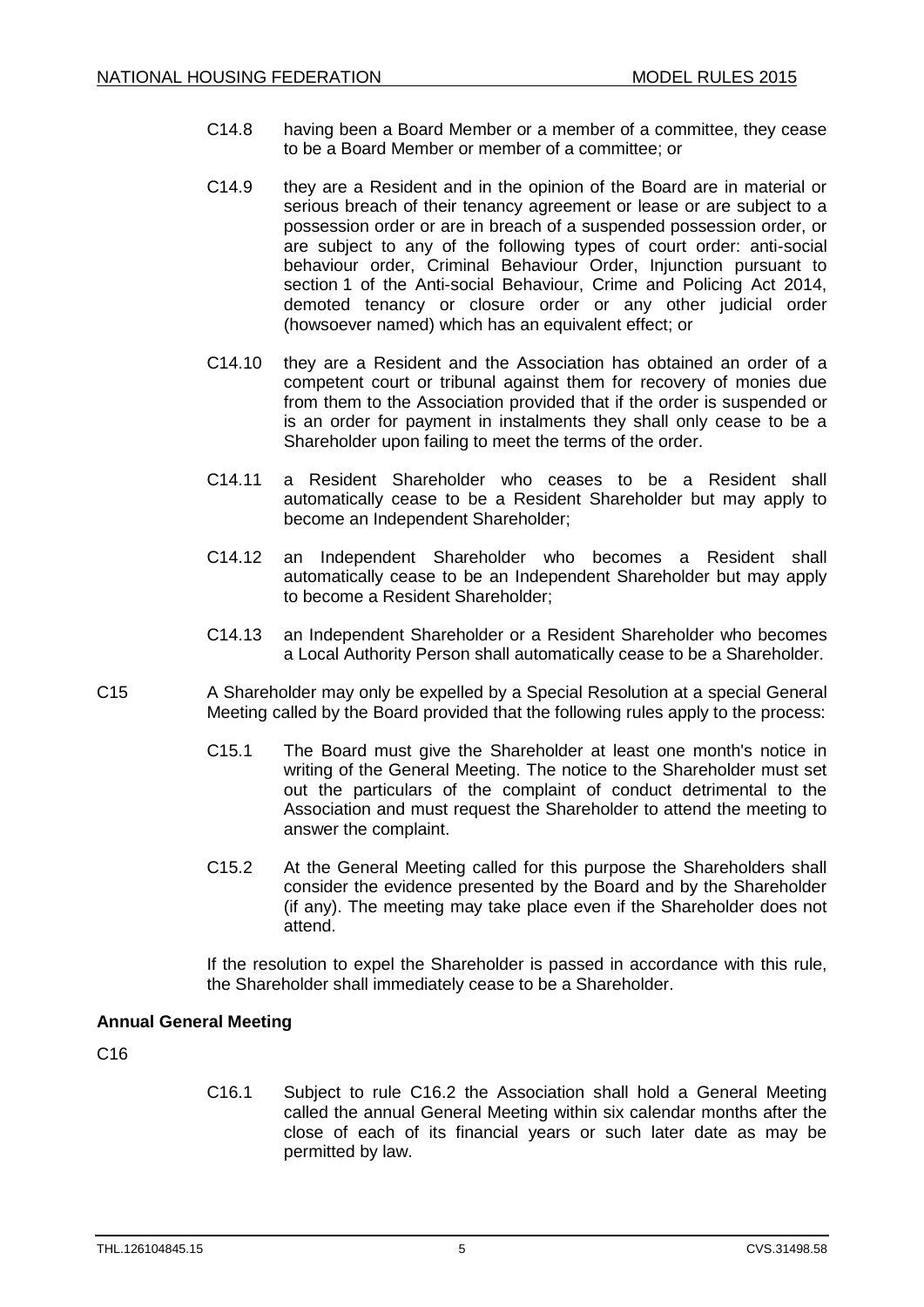- C16.2 The Board may resolve to dispense with the requirement to hold annual General Meetings.
- <span id="page-9-0"></span>C17 If held the functions of the annual General Meeting shall be:
	- C17.1 to receive the annual report which shall contain:
		- the revenue accounts and balance sheets for the last accounting period;
		- **the auditor's report (if one is required by law) on those accounts** and balance sheets;
		- the Board's report on the affairs of the Association;
	- C17.2 subject to rules [F3](#page-21-0) and [F4,](#page-21-1) to appoint the auditor (if one is required by law);
	- C17.3 to appoint (or re-appoint) Board Members if applicable;
	- C17.4 to transact any other general business of the Association set out in the notice convening the meeting including any business that requires a Special Resolution.

# **Special General Meetings**

- C18 All General Meetings other than annual General Meetings shall be special General Meetings and shall be convened either:
	- C18.1 upon an order of the Board; or
	- C18.2 upon a written requisition signed by one-tenth of the Shareholders (to a maximum of twenty-five but not less than three) stating the business for which the meeting is to be convened; or
	- C18.3 if within twenty-eight days after delivery of a requisition to the Secretary a meeting is not convened, the Shareholders who have signed the requisition may convene a meeting.
- C19 A special General Meeting shall not transact any business that is not set out in the notice convening the meeting.

# **Calling a General Meeting**

- <span id="page-9-1"></span>C20 Subject to rule [C22,](#page-10-0) all General Meetings shall be convened by at least fourteen Clear Days' written notice posted or delivered by hand or sent by Electronic Communication to every Shareholder at the address or Electronic Communication address given in the share register. The notice shall state whether the meeting is an annual General Meeting or special General Meeting, the time, date and place of the meeting, and the business for which it is convened.
- C21 Any accidental failure to get any notice to any Shareholder shall not invalidate the proceedings at that General Meeting. A notice or communication delivered by hand or sent by post to a Shareholder at their address or Electronic Communication address shown in the Register of Shareholders shall be deemed to have arrived as specified in rule [G14.17.](#page-27-0)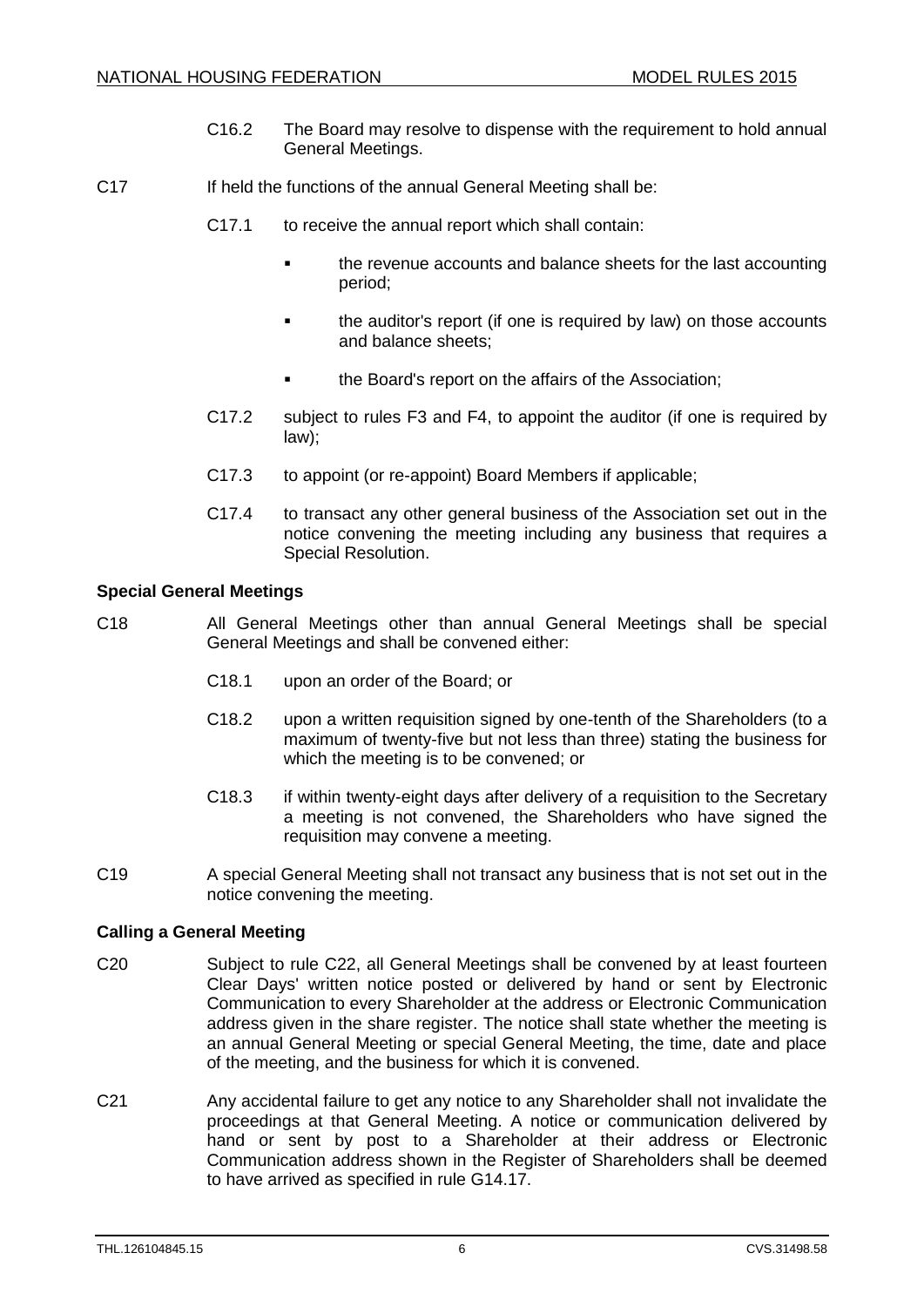<span id="page-10-0"></span>C22 Seventy-five per cent of Shareholders may agree, by consenting in writing or by confirming through Electronic Communication, to a General Meeting being held with less notice than required by rule [C20.](#page-9-1)

# **Proceedings at General Meetings**

- <span id="page-10-1"></span>C23 Before any General Meeting can start its business there must be a quorum present. A quorum is one-tenth of all Shareholders, with a minimum number of five and a maximum number of twenty-five. As part of the quorum at least two Shareholders must be present in person.
- C24 A meeting held as a result of a Shareholder requisition will be dissolved if too few Shareholders are present half an hour after the meeting is scheduled to begin.
- C25 All other General Meetings with too few Shareholders will be adjourned to the same day, at the same time and at the registered office in the following week. If less than the number of Shareholders set out in rule [C23](#page-10-1) are present within half an hour of the time the adjourned meeting is scheduled to have started, those Shareholders present shall carry out the business of the meeting.
- C26 The Chair of any General Meeting can:
	- C26.1 take the business of the meeting in any order that the Chair may decide; and
	- C26.2 adjourn the meeting if the majority of the Shareholders present in person or by proxy agree. An adjourned meeting can only deal with matters adjourned from the original meeting. An adjourned meeting is a continuation of the original meeting. The date of all resolutions passed is the date they were passed (as opposed to the date of the original meeting). There is no need to give notice of an adjournment or to give notice of the business to be transacted.
- C27 At all General Meetings of the Association the Chair of the Board shall preside. If there is no such Chair or if the Chair is not present or is unwilling or unable to act, the vice Chair (if any) shall chair the meeting, failing which the Shareholders present shall elect a Shareholder to chair the meeting. The person elected shall be a Board Member if one is present and willing to act.

# **Proxies**

C28 Any Shareholder entitled to attend and vote at a General Meeting may appoint another person, whether or not a Shareholder, as their proxy to attend and vote on their behalf. A proxy can be appointed by delivering a written appointment which may be by way of Electronic Communication, to the registered office, or such other place as may be selected by the Board and stated in the meeting notice, at least 48 hours before the date of the meeting at which the proxy is authorised to vote. It must be signed or confirmed by Electronic Communication and sent by the Shareholder or a duly authorised attorney. Any proxy form delivered late shall be invalid. Any question as to the validity of a proxy shall be determined by the chair of the meeting whose decision shall be final.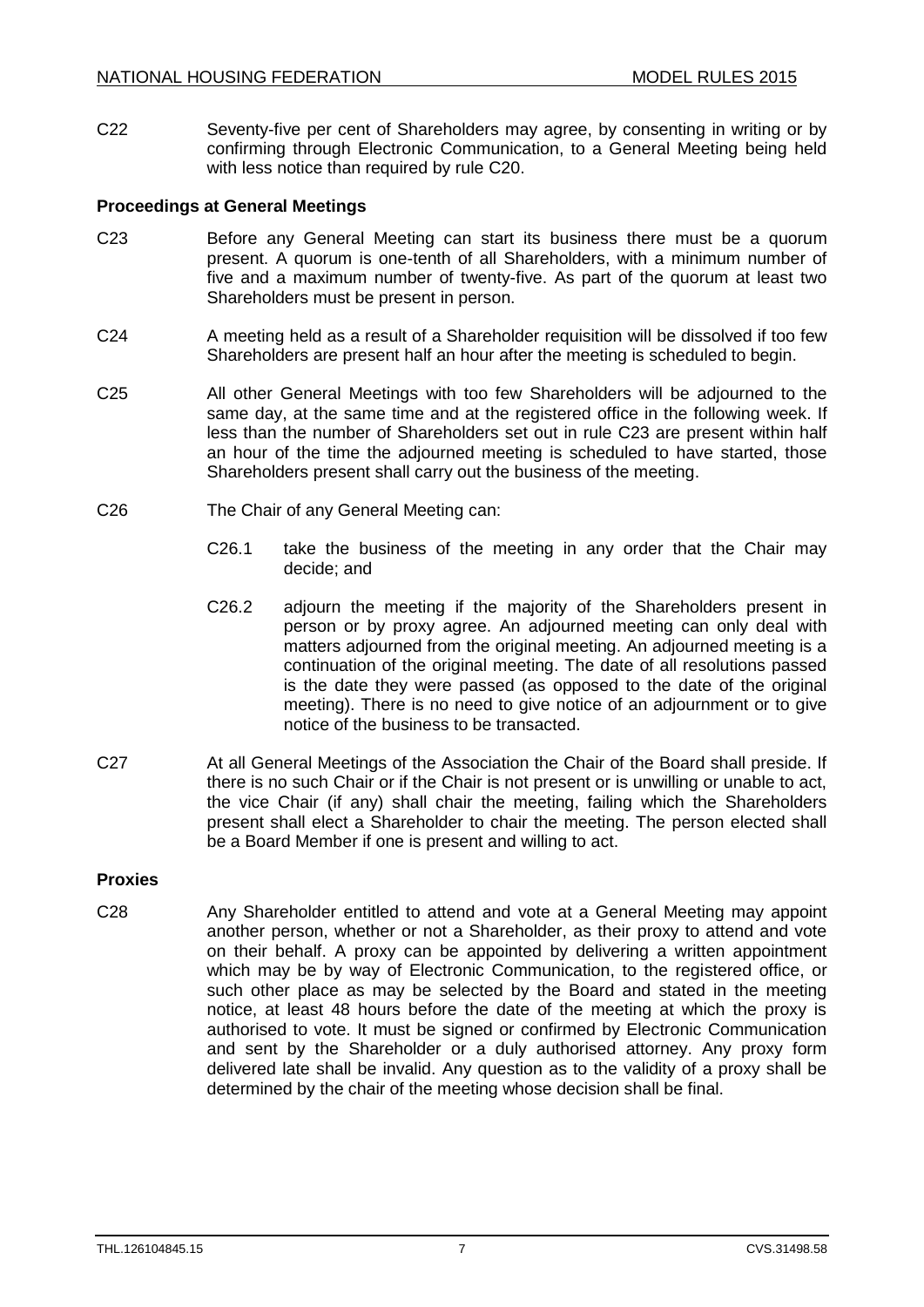#### **Voting**

- C29 Subject to the provisions of these Rules or of any statute, a resolution put to the vote at a General Meeting shall, except where a ballot is demanded or directed, be decided upon a show of hands.
- C30 On a show of hands every Shareholder present in person and on a ballot every Shareholder present in person or by proxy shall have one vote.
- C31 In the case of an equality of votes the Chair of the meeting shall have a second or casting vote.
- C32 Unless a ballot is demanded (either before or immediately after the vote), a declaration by the Chair of the meeting that a resolution on a show of hands has been carried or lost, unanimously or by a particular majority, is conclusive. An entry made to that effect in the book containing the minutes of the proceedings of the Association shall be conclusive evidence of that fact.
- C33 Any question as to the acceptability of any vote whether tendered personally or by proxy, shall be determined by the Chair of the meeting, whose decision shall be final.
- C34 A ballot on a resolution may be demanded by any three Shareholders at a meeting (in person or by proxy) or directed by the Chair of the meeting (and such demand or direction may be withdrawn). A ballot may be demanded or directed after a vote on the show of hands, and in that case the resolution shall be decided by the ballot.
- C35 A ballot shall be taken at such time and in such manner as the Chair of the meeting shall direct. The result of such a ballot shall be deemed to be the resolution of the Association in General Meeting.
- <span id="page-11-1"></span>C36 Subject to the Act a resolution in writing signed or confirmed by letter or by Electronic Communication by or on behalf of the requisite majority of the Shareholders, for the time being, entitled to vote on the relevant resolution shall be as valid and effective as a resolution passed at a properly called and constituted meeting of Shareholders provided that a copy of the proposed resolution has been delivered in accordance with these Rules to all Shareholders and the requisite majority of Shareholders referred to in rule [C37](#page-11-0) has delivered their agreement in accordance with these Rules. Such resolution when signed or approved may comprise more than one document in the same form, each signed or approved, by one or more Shareholders.
- <span id="page-11-0"></span>C37 For the purposes of rule [C36](#page-11-1) the requisite majorities are:
	- C37.1 in the case of an ordinary resolution, a simple majority of Shareholders who would have been entitled to vote had the resolution been proposed at a properly called and constituted General Meeting;
	- C37.2 in the case of a resolution requiring a two-thirds majority of Shareholders, at least two-thirds of the Shareholders who would have been entitled to vote had the resolution been proposed at a properly called and constituted General Meeting; or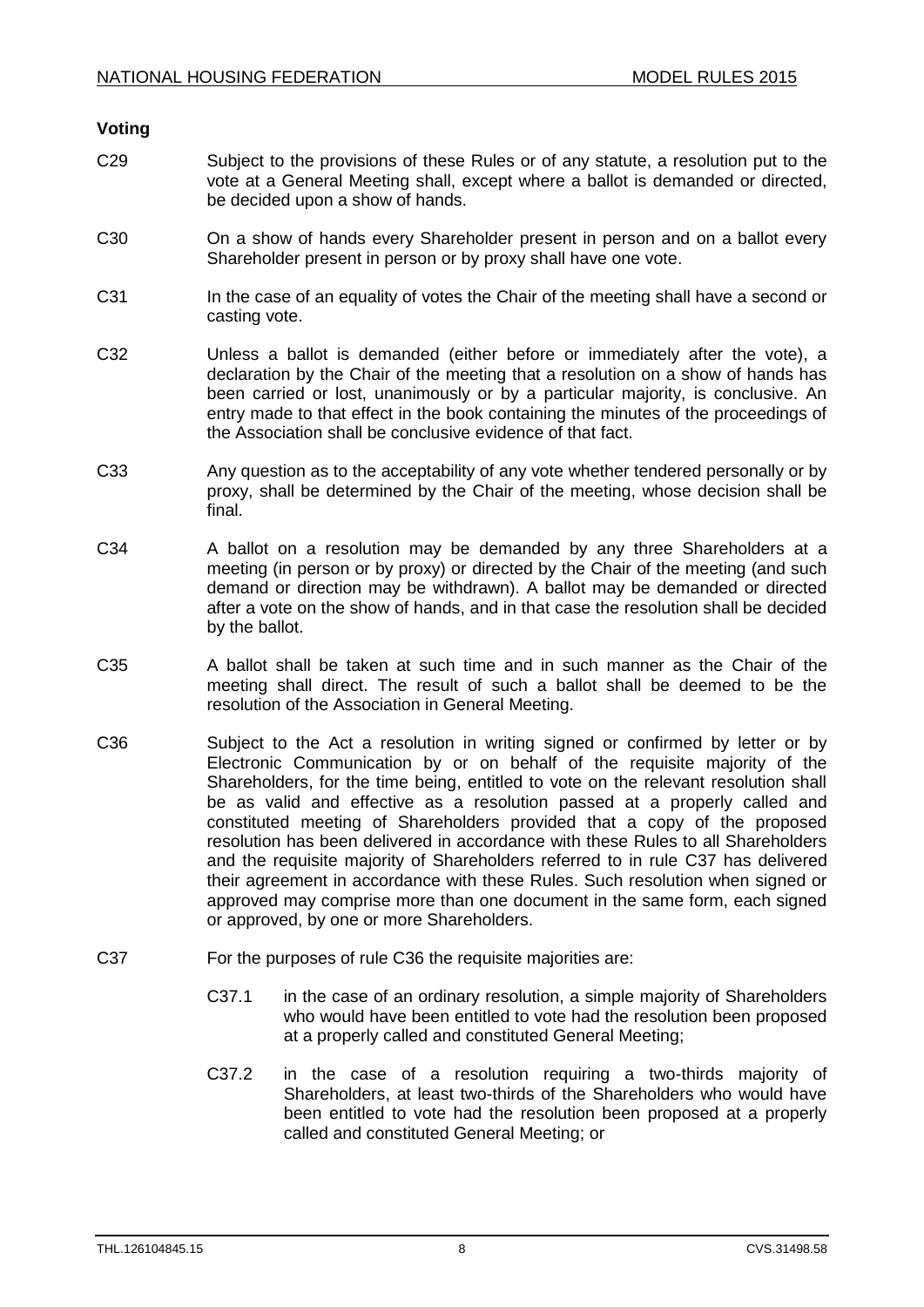C37.3 in the case of a resolution requiring a three-quarters majority of Shareholders, at least three-quarters of the Shareholders who would have been entitled to vote had the resolution been proposed at a properly called and constituted General Meeting,

#### **Representatives and nominees**

- C38 Under the provisions of these Rules (including rules [A3,](#page-4-1) [A4,](#page-4-2) [C2](#page-6-1) and [C4\)](#page-6-2) no Shareholder is entitled to property of the Association in that capacity, and in the event of the death a person shall cease to be a Shareholder, their share shall be cancelled and the amount paid up on that share shall become the property of the Association. The following make provisions for representatives and nominees taking into account the provisions of these Rules:
	- C38.1 The Act provides that a Shareholder may nominate a person or persons to whom property in the Association at the time of his/ her death shall be transferred. As any such share will have been cancelled, no person so nominated under the Act shall be entitled to any property of that Shareholder on their death.
	- C38.2 No property shall be capable of transfer to any personal representative of a deceased Shareholder.
- C39 Upon a claim being made by a trustee in bankruptcy of a bankrupt Shareholder to the share held by that Shareholder, the Association shall transfer such share to which the trustee in bankruptcy is entitled and as the trustee in bankruptcy may direct them.

#### **Part D The Board**

#### **Functions**

D1 The Association shall have a Board who shall direct the affairs of the Association in accordance with its objects and these Rules and ensure that its functions are properly performed. These functions will be agreed by the Board and set out separately in a code of governance or otherwise in writing.

# **Composition of the Board**

D<sub>2</sub>

- D2.1 The Board shall consist of a minimum of nine and a maximum of ten Board Members as may be determined by the Board to comprise Recruited Board Members and, subject to rule [D8](#page-13-0) Local Authority Nominated Board Members.
- D2.2 If there are nine Board Members the maximum number of co-optees that can be appointed is three. If there are ten Board Members the maximum number of co-optees that can be appointed is two.
- <span id="page-12-0"></span>D3 Except for co-optees only Shareholders can be Board Members.

 $D4$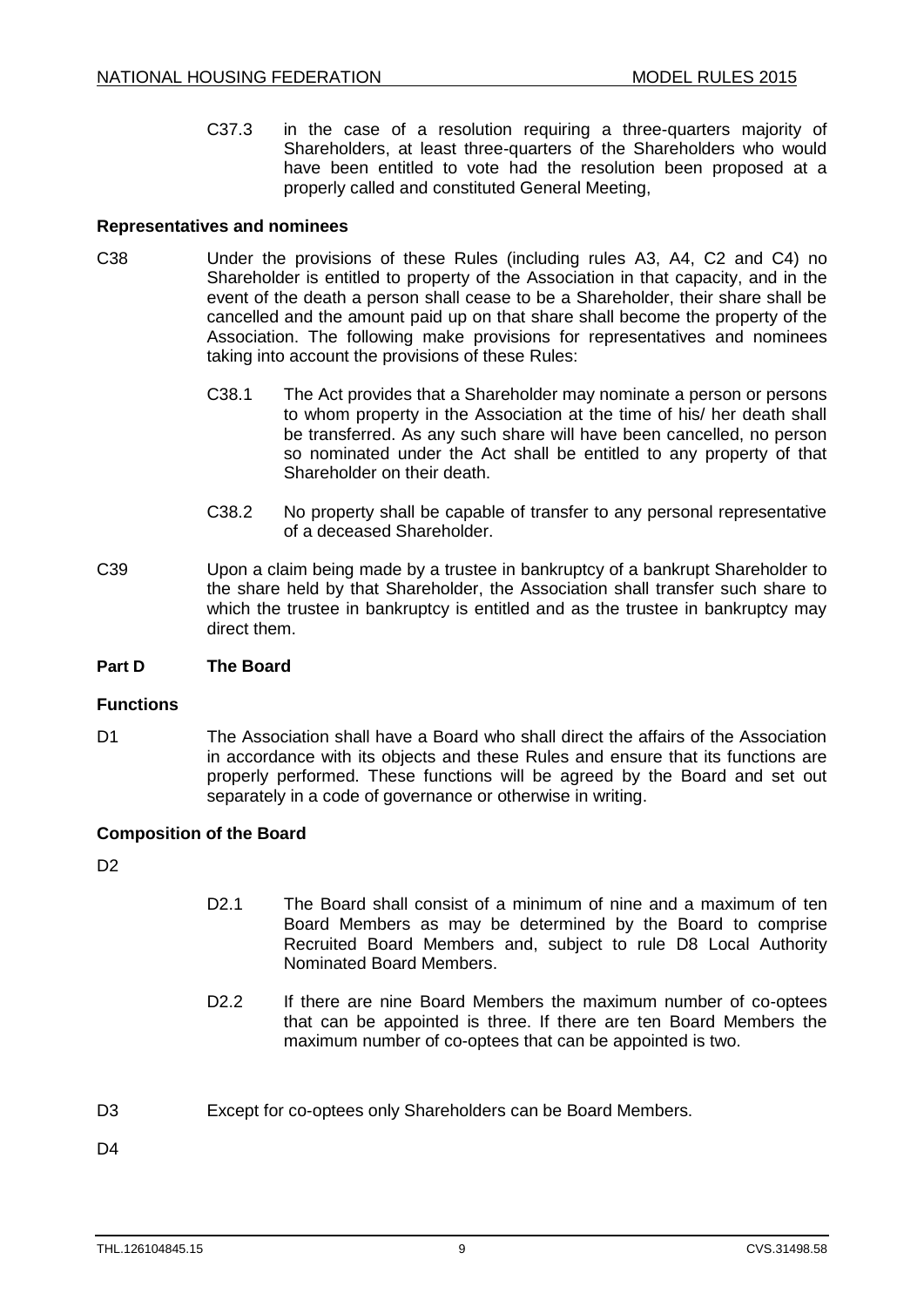- D4.1 The Board shall make available the obligations (including the expected standards of conduct) of every Board Member (including co-optees) to the Board and to the Association. The Board shall review and may amend the obligations of Board Members from time to time.
- D4.2 Any Board Member or co-optee who has not signed a statement confirming that they will meet their obligations (including the expected standards of conduct) to the Board of the Association without good cause within one month of election or appointment to the Board or, if later, within one month of adoption of these Rules, shall immediately cease to be a Board Member or co-optee unless the Board resolves to disapply this rule in respect of any Board Member or co-optee.
- <span id="page-13-1"></span>D5 The Board may appoint co-optees to serve on the Board for a maximum of two years from the date of their appointment as a co-optee and may remove such cooptees. Subject to rule [D2.2,](#page-12-0) not more than three co-optees can be appointed to the Board or to any committee at any one time. If available, a Resident member of the operations committee is to be a co-optee. A co-optee may act in all respects as a Board Member, but they cannot take part in the deliberations nor vote on the election of Officers nor any matter directly affecting Shareholders. No co-optee may serve on the Board or any committee for more than two years as a co-optee (unless the Board agrees to an extension of a further two years). Any period of co-option will count towards the term of office if that individual is subsequently appointed as a Board Member.
- D6 For the purposes of these Rules and of the Act, a co-optee is not included in the expression "Board Member" or "Member of the Board". For the purposes of the Housing and Regeneration Act 2008, Board Members and co-optees are officers.
- D7 The proportion of Board Members who are Recruited Board Members shall not be less than 76 per cent of the Board. If the number of Recruited Board Members falls below this, the Board will use all reasonable endeavours to find replacements as soon as practicable.
- <span id="page-13-0"></span>D8 Subject to this rule [D8](#page-13-0) and rule [D14.1](#page-15-0) the Local Authority may nominate up to a maximum of two candidates to the Board. At no time shall the number of Board Members who are Local Authority Nominated Board Members exceed 24 per cent of the total number of Board Members. If at any time the number of such Board Members does exceed 24 per cent of the total number of Board Members the Recruited Board Members shall remove from office sufficient Local Authority Nominated Board Members to achieve compliance with this rule.
- D9 The maximum proportion of Board Members who are Residents shall be one third of the Board. If at any time the proportion is exceeded then the remaining Board Members shall have the power to remove from office sufficient Board Members who are Residents to achieve compliance with this rule.
- D10 A Local Authority Person may not be a Board Member unless they are a Local Authority Nominated Board Member.
- D11 No one can become or remain a Board Member, a committee member or cooptee at any time if: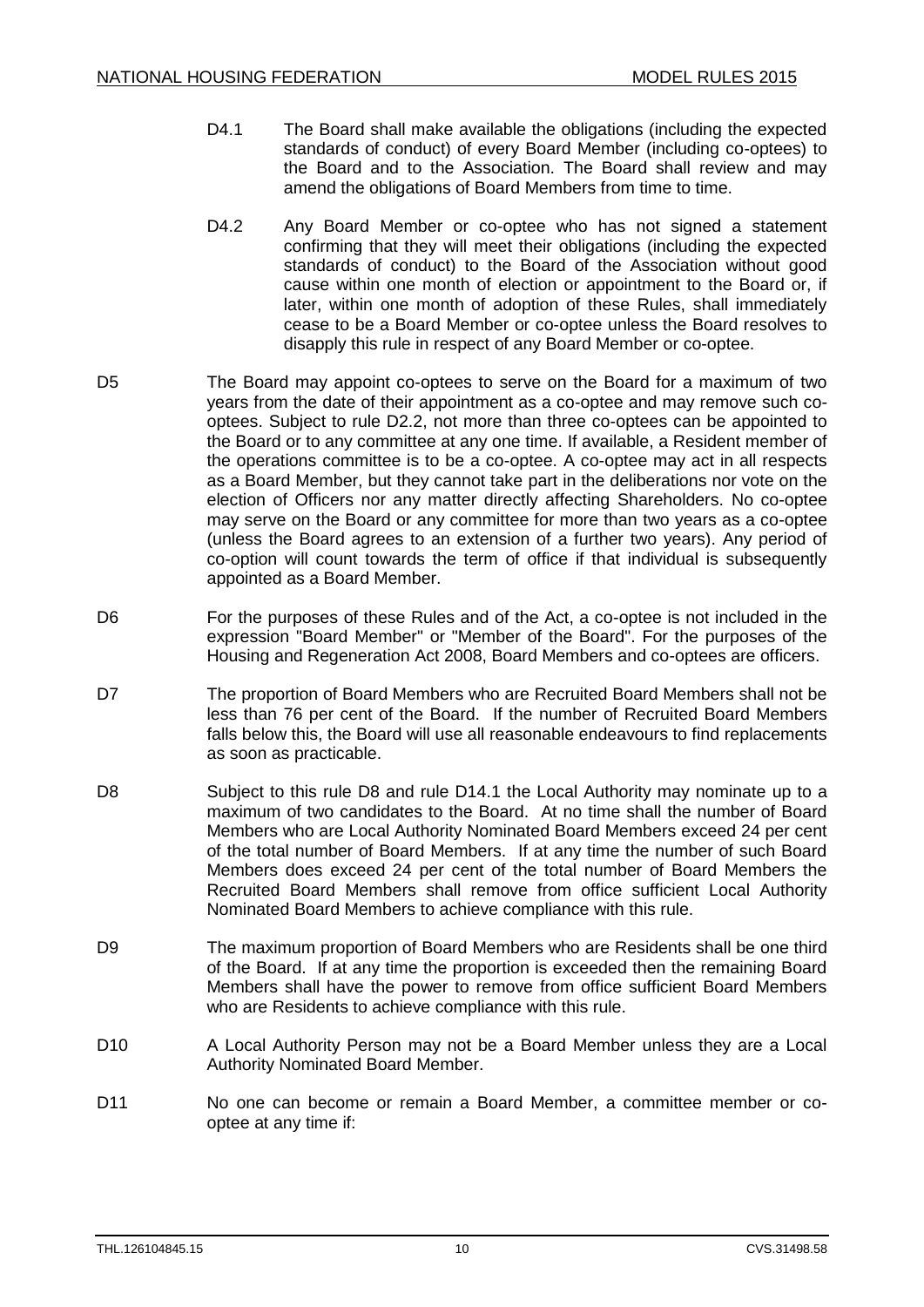- D11.1 they are disqualified from acting as a director of a company, as a Board Member of another registered society or as a charity trustee for any reason; or
- D11.2 they have been convicted of an indictable offence which is not, or cannot be, spent; or
- D11.3 a composition is made with that person's creditors generally in satisfaction of that person's debts; or
- D11.4 they are not a Shareholder unless they are a co-optee; or
- D11.5 they have absented themselves from three consecutive meetings of the Board or committee (as the case may be) in one rolling twelve-month period without special leave of absence from the Board; or
- D11.6 a registered medical practitioner who is treating that person gives a written opinion to the Association stating that that person has become physically or mentally incapable of acting as a Board Member, co-optee or committee member and may remain so for more than three months; or
- D11.7 they are a Resident and in the opinion of the Board are in material or serious breach of their tenancy agreement or lease or are subject to a possession order or are in breach of a suspended possession order, or are subject to any of the following types of court order: Criminal Behaviour Order, Injunction pursuant to section 1 of the Anti-social Behaviour, Crime and Policing Act 2014, demoted tenancy, or closure order or any other judicial order (howsoever named) which has an equivalent effect; or
- D11.8 they are a Resident and the Association has obtained an order of a competent court or tribunal against them for recovery of monies due from them to the Association provided that if the order is suspended or is an order for payment in instalments they shall only cease to be a Board Member, co-optee or committee member upon failing to meet the terms of the order; or
- D11.9 they resign their office by giving notice to the Association; or
- D11.10 they are a Recruited Board Member and they become a Local Authority Person; or
- D11.11 they are a Local Authority Nominated Board Member and their nomination by the Local Authority is revoked and/or they are removed as a Local Authority Nominated Board Member under rule [D8;](#page-13-0) or
- D11.12 they are a co-opted member and their co-option is revoked,

and any Board Member, co-optee or committee member who at any time ceases to qualify under this rule shall immediately cease to be a Board Member, co-optee or committee member (as appropriate).

<span id="page-14-0"></span>D12 A Board Member may be removed from the Board: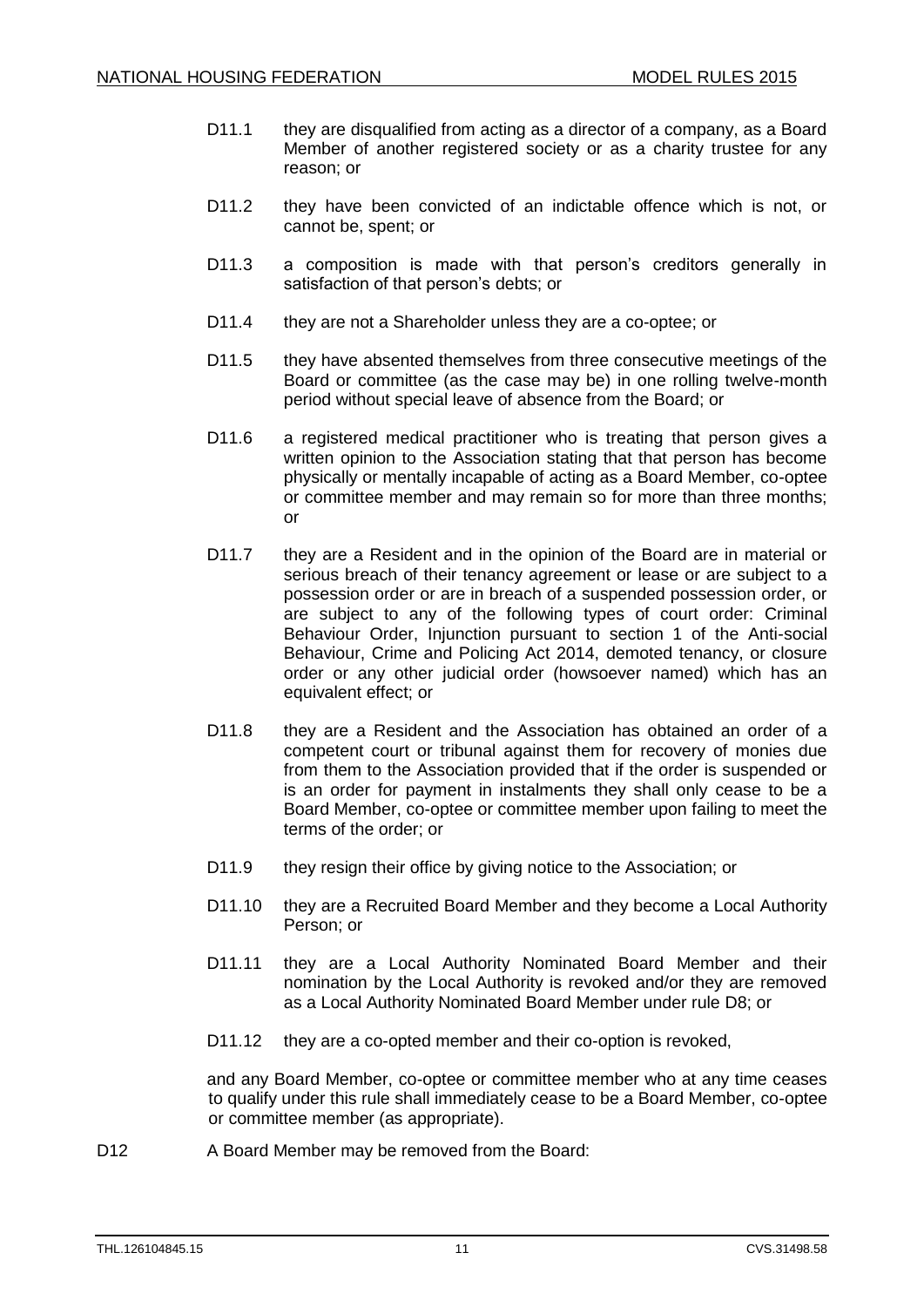- D12.1 by a Special Resolution at a General Meeting;
- D12.2 by a resolution passed by two-thirds of the Board Members, excluding the Board Member subject of the proposed removal and excluding cooptees, provided the following conditions are satisfied:
	- at least fourteen days' notice of the proposed resolution has been given to all Board Members; and
	- the notice sets out in writing the reasons for the removal; and
	- the Board is satisfied that the reasons justify the removal; or
- D13 Whenever the number of Board Members and co-optees is less than permitted by these Rules, the Board may appoint a further Board Member in addition to the Board's power to co-opt and pending such appointment the Board may continue to act and exercise all the powers of the Board under these Rules for a period of up to six months Provided That there remain at least four Board Members. Any Board Member so appointed under this rule shall retire at the next annual General Meeting.

# **Terms of office and election or appointment to the Board**

<span id="page-15-0"></span>D<sub>14</sub>

- D14.1 The Local Authority and the Association shall agree a procedure allowing the Local Authority to nominate candidates for consideration by the Board as potential Local Authority Nominated Board Members. Subject to rule [D8](#page-13-0) the Local Authority may nominate up to two candidates, in accordance with the procedure, for consideration by the Board in its sole discretion and, if thought appropriate, for appointment to the Board, for appointment as a Local Authority Nominated Board Member. Any nominee proposed by the Local Authority shall be subject to any selection criteria or selection process set out in the Board's recruitment and selection policy. In making nominations the Local Authority will endeavour to ensure that their nominees have business or professional skills and/or experience relevant to the Association. The final decision on the suitability of any Local Authority nominee will be decided by the Board.
- D14.2 In accordance with the procedure adopted by the Association, the Local Authority and the Association shall agree a fixed term of office (subject to annual review) for each Local Authority Nominated Board Member on their appointment to the Board. The fixed term shall be for a fixed term of three years unless the Board has set a lower term for the relevant Local Authority Nominated Board Member. At the end of each term, each Local Authority Nominated Board Member may be considered for re-appointment to the Board. However, no fixed term shall be set which would cause the relevant Local Authority Nominated Board Member to serve beyond nine years;
- D14.3 The Local Authority may remove a Local Authority Nominated Board Member at any time;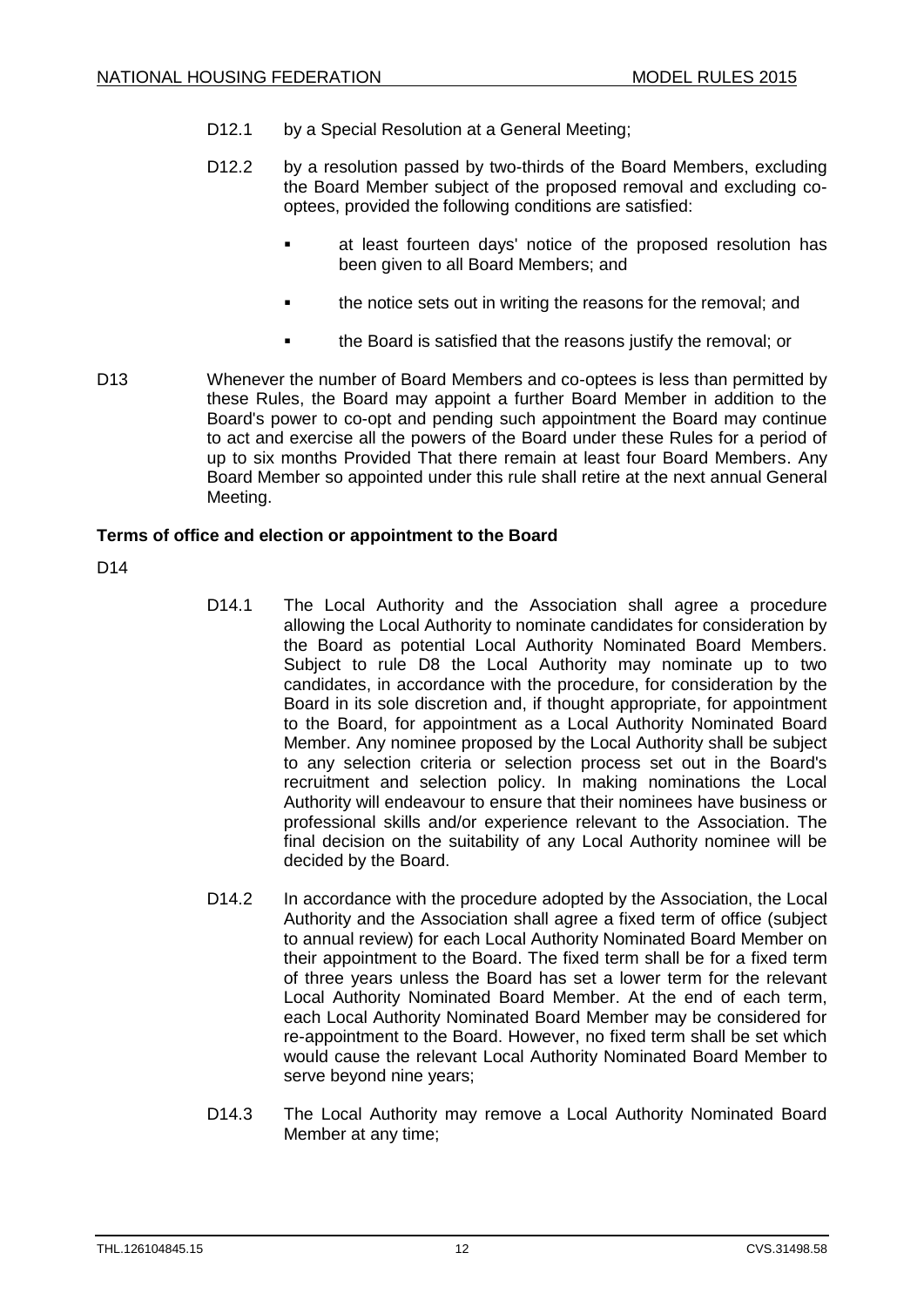D14.4 Any nominations and removals shall be made in writing addressed to the Association's Secretary, signed by an authorised officer of the Local Authority and with regard to any removal, shall take effect upon receipt by the Association's Secretary.

#### <span id="page-16-2"></span><span id="page-16-0"></span>D14.5

- a) Subject to rule [D14.5](#page-16-0) [b\)](#page-16-1) no Local Authority Nominated Board Member shall be permitted to serve on the Association's Board if they have served on the Board of the Association and/or the board of any other Group Member for a continuous term of office of nine years;
- b) Any former Local Authority Nominated Board Member to whom rule [D14.5](#page-16-0) [a\)](#page-16-2) applies may be nominated by the Local Authority if on their nomination they have not served as a Board Member or on the board of any other Group Member for at least one full term of office (which, for these purposes shall mean three years).
- <span id="page-16-1"></span>D15 No fixed term shall be set which would cause the relevant Board Member to serve:
	- D15.1 beyond their ninth consecutive annual General Meeting; or
	- D15.2 if the Association dispenses with the requirement to hold annual General Meetings, beyond nine consecutive years in office from the date of the relevant Board Member's election or appointment,

and, in each case, for this purpose time served on the board of another Group Member or on the board of any predecessor of the Association of another Group Member or co-option to any such Board or Committee shall be counted, save where the Board agrees that circumstances exist where it would be in the best interest of the Association for a Board Member to serve for a longer period. The maximum of nine years will comprise of two, three year fixed terms followed by one year terms up to a maximum of three.

# <span id="page-16-4"></span><span id="page-16-3"></span>D<sub>16</sub>

- D16.1 Each Board Member appointed under rule D14 who has served their fixed term shall retire from office. Any Board Member who retires from office under this rule [D16](#page-16-3) shall be eligible for re-appointment subject to any board membership policies and subject to any restrictions contained within these Rules.
- D16.2 Any Board Member retiring under rule [D16.1](#page-16-4) having completed nine years' continuous service (or nine years' continuous service plus any extended period agreed by the Board under rule D14) on either the Board of the Association and/or the Board of a Group Member (or any predecessor) shall not be eligible for re-appointment or re-election for at least one full term of office.

<span id="page-16-5"></span>D<sub>17</sub>

D17.1 Board Members appointed under rule D14 will be appointed in accordance with open and transparent selection criteria and appointment procedures set out in any board membership policies adopted by the Board from time to time. These may provide for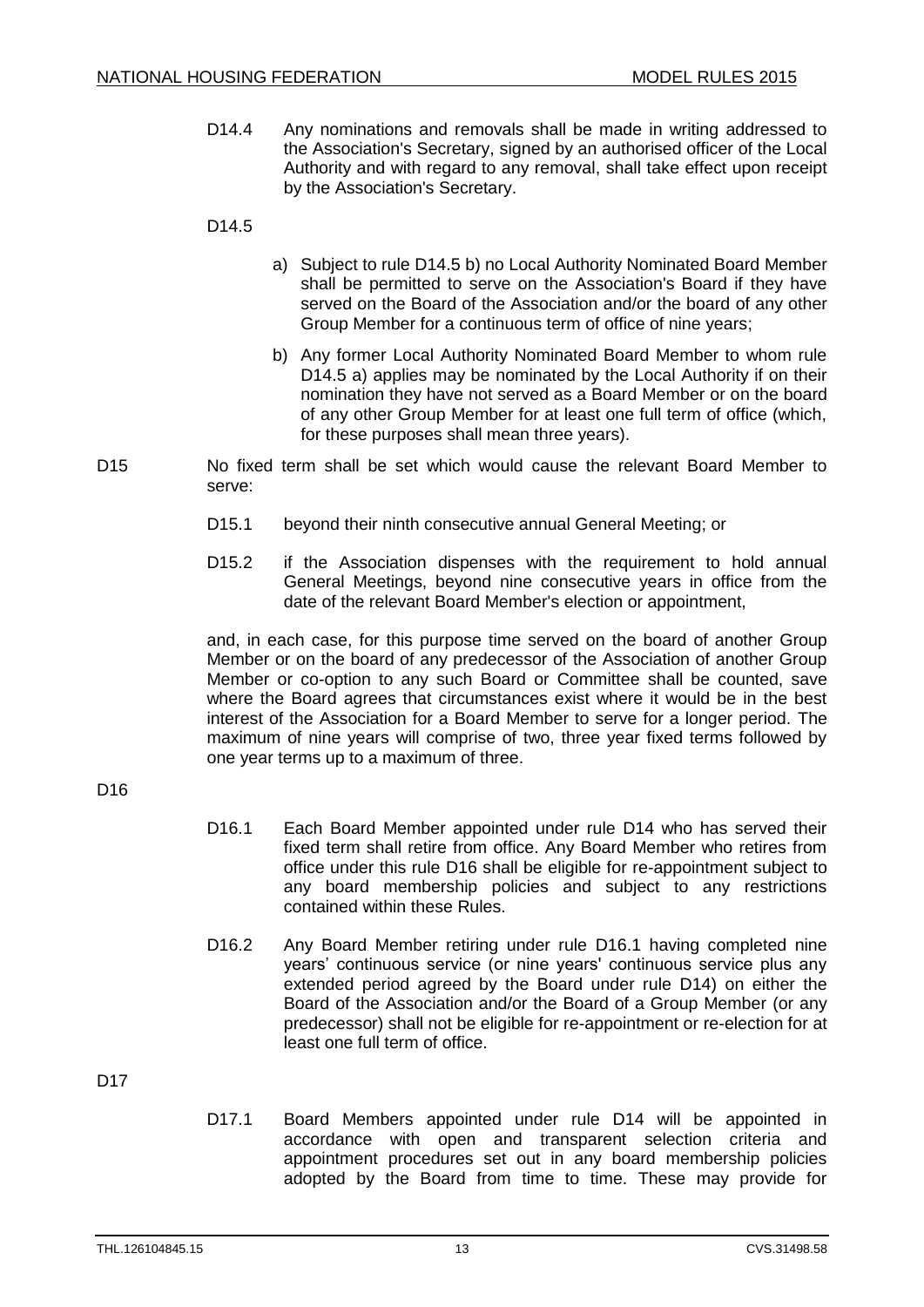prospective candidates to be approved by the Board before they are eligible to stand for appointment as Board Members.

- D17.2 The Board shall set and publish election criteria in relation to candidates wishing to stand for election as Recruited Board Members including a statement of the skills, qualities and experience required by the Board amongst its members. These may provide for prospective candidates to be approved by the Board before they are eligible to stand for election as Board Members.
- D17.3 The Board, in accordance with the appointment procedures set under rule [D17.1,](#page-16-5) shall endeavour to ensure that the Board possesses the quality, skills, competencies and experience which the Board has from time to time determined that it requires.

# **Quorum for the Board**

D18

- D18.1 Four Board Members shall form a quorum. The Board may determine a higher number or impose additional requirements.
- D18.2 If the number and make up of Board Members falls below the number and make up necessary for a quorum, the remaining Board Members may continue to act as the Board for a maximum period of six months. At the end of that time the only power that the Board may exercise shall be to bring the number and make up of Board Members up to that required by these Rules.

# **Board Members' interests**

- <span id="page-17-0"></span>D19 No Board Member, co-optee or member of a committee shall have any financial interest in any contract or other transaction with the Association or with any other Group Member, or be granted a benefit by the Association, unless such interest or benefit:
	- D<sub>19.1</sub> is expressly permitted by these Rules; or
	- D19.2 would not be in breach of, and would not be inconsistent with, any guidance, standard or code published by the Regulator, section 122 of the Housing and Regeneration Act 2008 or any code of conduct and/or governance adopted by the Board.
- <span id="page-17-1"></span>D20 Any Board Member, co-optee or member of a committee, having an interest in any arrangement between the Association and someone else shall disclose their interest before the matter is discussed by the Board or any committee. Such disclosure must comply with any code of conduct and/or governance adopted by the Board from time to time. Unless it is expressly permitted by these Rules they shall not remain present (unless requested to do so by the Board or committee) and they shall not have any vote on the matter in question.
- D21 Subject to rule [D22,](#page-18-0) if a question arises at a meeting of Board Members or of a committee of the Board as to the right of a Board Member, co optee or member of a committee to participate in the meeting (or part of the meeting) for voting or quorum purposes, the question may, before the conclusion of the meeting, be referred to the Chair or chair of the committee in the case of a member of a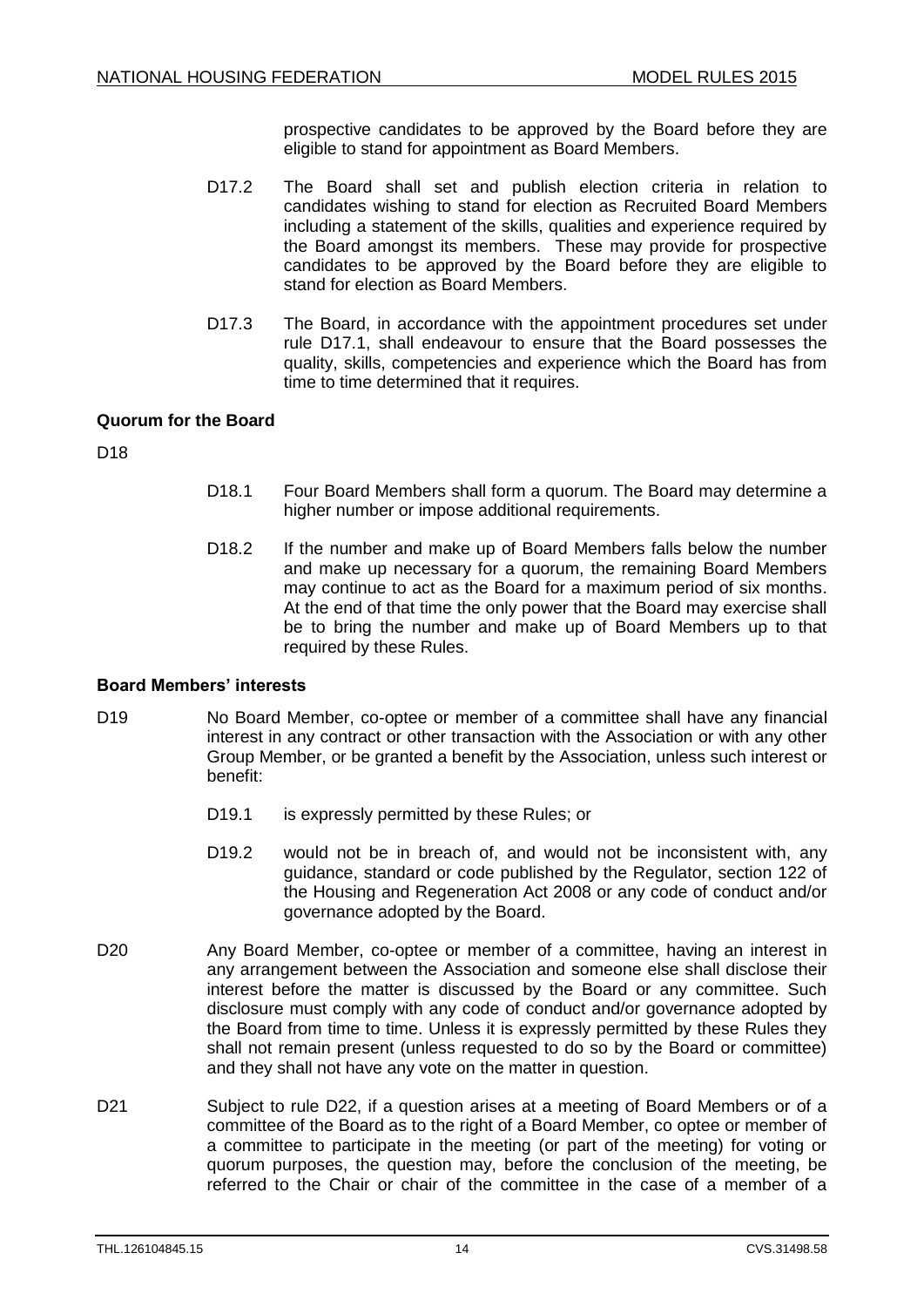committee, whose ruling in relation to any Board Member, co optee or member of a committee (other than the Chair or chair of the committee) is to be final and conclusive.

- <span id="page-18-0"></span>D22 If any question as to the right to participate in the meeting (or part of the meeting) should arise in respect of the Chair or chair of the committee, the question is to be decided by a decision of the Board Members or members of that committee at that meeting, for which purpose the Chair or chair of the committee is not to be counted as participating in the meeting (or that part of the meeting) for voting or quorum purposes.
- D23 Any decision of the Board or of a committee shall not be invalid because of the subsequent discovery of an interest which should have been declared.
- <span id="page-18-1"></span>D24 Every Board Member, co-optee and member of a committee shall ensure that the Secretary at all times has a list of:
	- D24.1 all other bodies in which they have an interest as:
		- a director or Officer; or
		- **a** member of a firm; or
		- **an official or elected member of any statutory body; or**
		- the owner or controller of more than two per cent of a company the shares in which are publicly quoted or more than ten per cent of any other company;
	- D24.2 any property owned or managed by the Association which they occupy; or
	- D24.3 any other significant or material interest.
- D25 If requested by a majority of the Board Members or members of a committee (as appropriate) at a meeting convened specially for the purpose, a Board Member, co-optee or member of a committee failing to disclose an interest as required by these Rules shall vacate their office either permanently or for a period of time as the Board directs.
- D26 Notwithstanding rule [D19,](#page-17-0) the Association may:
	- D26.1 pay properly authorised expenses to Board Members, co-optees and members of committees when actually incurred on the Association's business;
	- D26.2 pay insurance premiums in respect of insurance taken out to insure Officers and employees;
	- D26.3 pay reasonable and proper remuneration, fees, allowances or recompense for loss of earnings to Board Members, co-optees and members of committees following appropriate independent advice; and
	- D26.4 subject to compliance with Section 122 of the Housing and Regeneration Act 2008, and subject to compliance with any code of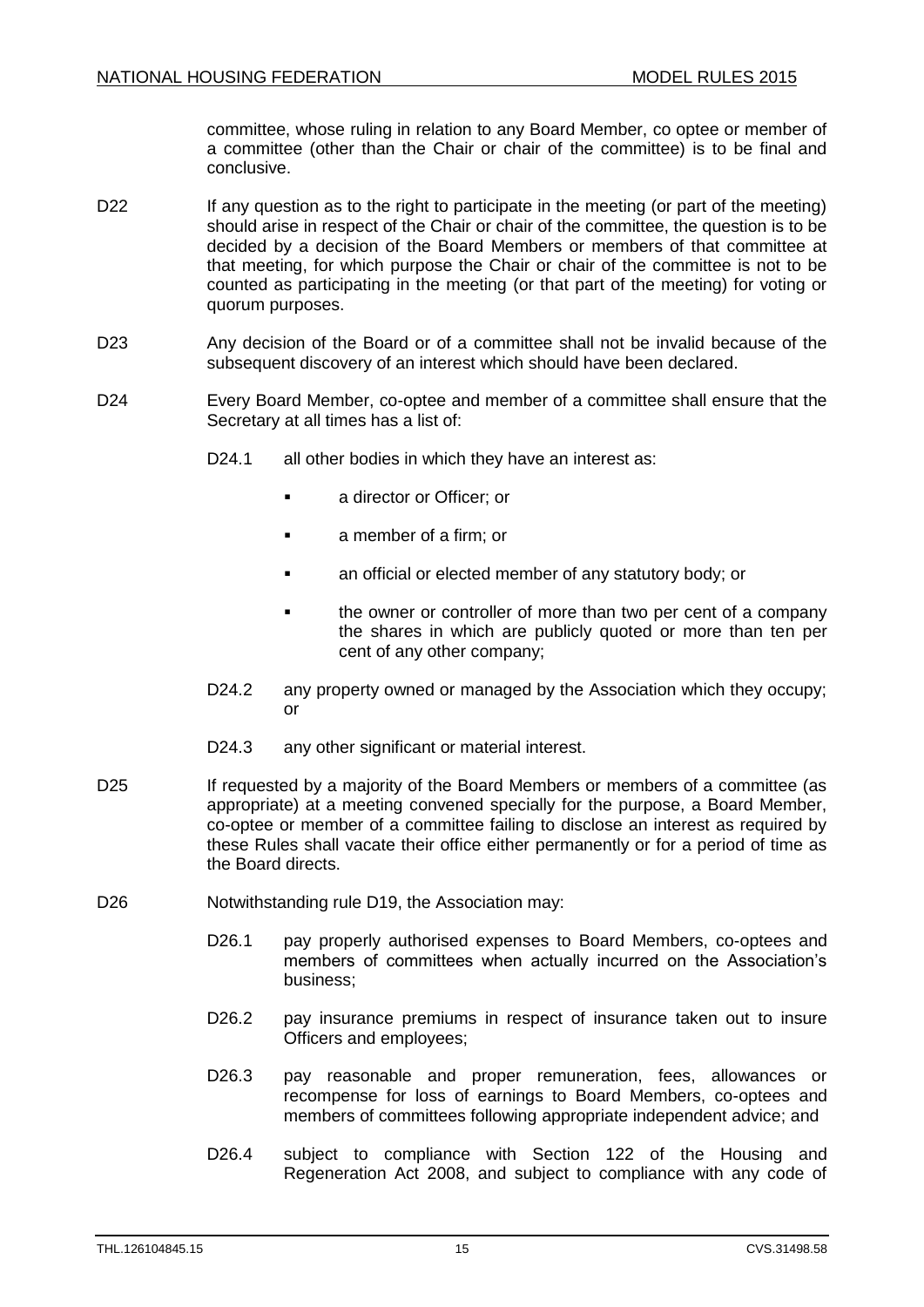conduct and/or governance adopted by the Board from time, to time grant reasonable and proper benefits to Board Members, co-optees and members of committees;

- D26.5 grant benefits to Board Members, co-optees or members of committees who are beneficiaries which are granted on the same terms and in accordance with the same criteria as they would be granted to any other beneficiary of the Association.
- D27 A Board Member, co-optee or member of a committee shall not have an interest for the purpose of rules [D19](#page-17-0) to [D24](#page-18-1) as a Board Member, director or Officer of any other Group Member.

D28

- D28.1 Board Members, co-optees or members of committees who are Residents shall be deemed not to have an interest for the purpose of rules [D19](#page-17-0) to [D24](#page-18-1) in any decision affecting all or a substantial group of Residents.
- D28.2 Provided the interest has been properly disclosed pursuant to Rule [D20](#page-17-1) a Local Authority Nominated Board Member (or Co-optee) may remain present during the discussion and (if a Board Member) may vote on the matter under discussion where the interest arises because the Board Member is an official or elected member of the Local Authority.

# **Meetings of the Board**

- D29 The Board shall meet at least three times every calendar year. At least seven days' written notice (delivered by hand, sent by post or Electronic Communication) of the date and place of every Board meeting shall be given by the Secretary to all Board Members and co-optees. The Board may meet on shorter notice where not less than seventy-five per cent of the Board Members so agree.
- D30 Meetings of the Board may be called by the Secretary, or by the Chair, or by two Board Members who give written notice to the Secretary specifying the business to be carried out. The Secretary shall send a written notice to all Board Members and co-optees to the Board as soon as possible after receipt of such a request. Pursuant to the request, the Secretary shall call a meeting on at least seven days' notice but not more than fourteen days' notice to discuss the specified business. If the Secretary fails to call such a meeting then the Chair or two Board Members, whichever is the case, shall call such a meeting.
- D31 Meetings of the Board or a committee can take place in any manner and through any medium which permits those attending to hear and comment on the proceedings. Any person who attends in this manner will be deemed to be present at the meeting whether or not all are assembled in one place.

#### **Management and delegation**

<span id="page-19-0"></span>D32 The Board may delegate any powers under written terms of reference to its committees or to Officers or employees. Those powers shall be exercised in accordance with any written instructions given by the Board.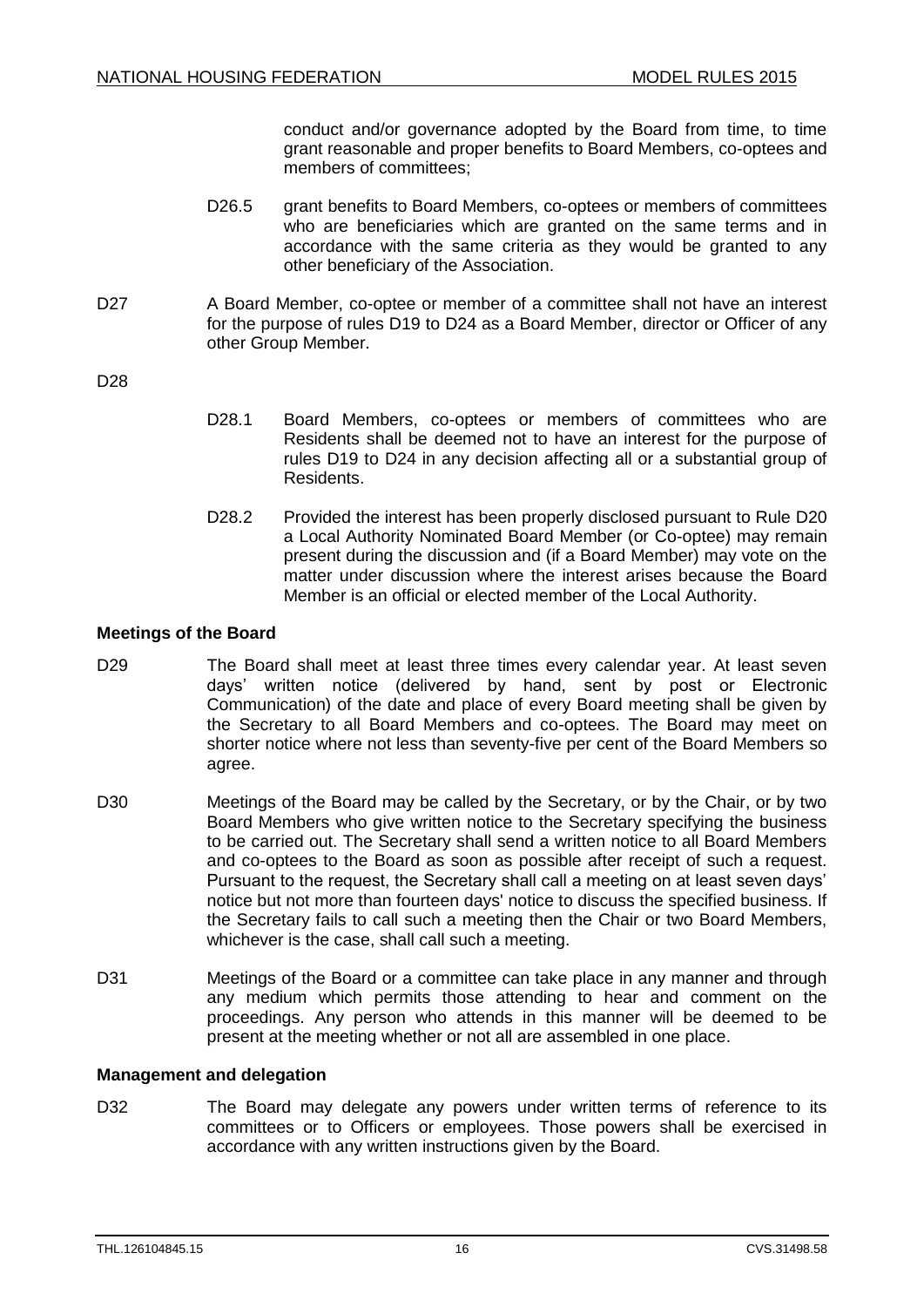- D33 The Board may reserve to itself certain significant matters that cannot be delegated to committees or employees.
- D34 The membership of any committee shall be determined by the Board and may include persons who are not Board Members or co-optees of the Board. Every committee shall include one Board Member or co-optee to the Board. The Board will appoint the chair of any committee and shall specify the quorum.
- D35 All acts and proceedings of any committee shall be reported to the Board.
- <span id="page-20-0"></span>D36 No committee can incur expenditure on behalf of the Association unless at least one Board Member or co-optee of the Board on the committee has voted in favour of the resolution and the Board has previously approved a budget for the relevant expenditure.

#### **Miscellaneous provisions**

- D37 All decisions taken at a Board or any committee meeting in good faith shall be valid even if it is discovered subsequently that there was a defect in the calling of the meeting, or the appointment of the members at a meeting.
- D38 A resolution sent to all Board Members or all members of a committee and signed, or confirmed by Electronic Communication by three-quarters of the Board Members or three-quarters of the members of a committee shall be as valid and effective as if it had been passed at a properly called and constituted meeting of the Board or committee and may consist of documents in the same form and signed or confirmed by Electronic Communication by one or more persons.
- D39 Meetings of the Board or a committee can take place in any manner and through any medium which permits those attending to hear and comment on the proceedings. Any person who attends in this manner will be deemed to be present at the meeting and whether or not all are assembled in one place.
- D40 Notice may be given to Board Members or members of a committee by hand, post or Electronic Communication at the last address for such communication given to the Secretary. The accidental failure to give notice to a Board Member or member of a committee or the failure of the Board Member or committee member to receive such notice shall not invalidate the proceedings of the Board.

#### **Part E Chair, vice chair, chief executive, Secretary and other Officers**

#### **The Chair**

- <span id="page-20-1"></span>E1 The Association shall have a Chair, who shall chair Board meetings, and shall be elected by the Board on such terms as the Board determines. The Association may also have a vice Chair who, in the Chair's absence, shall act as the Chair and have the Chair's powers and duties and who shall be elected by the Board. The arrangements for election and removal of any vice Chair shall be determined by the Board.
- E2 The first item of business for any Board meeting when there is no Chair (or vice Chair) or the Chair (or vice Chair) is not present shall be to elect a Chair for the purpose of the meeting. The Chair shall at all times be a Shareholder and a Board Member and cannot be an employee.
- E3 In a case of an equality of votes, the Chair shall have a second vote.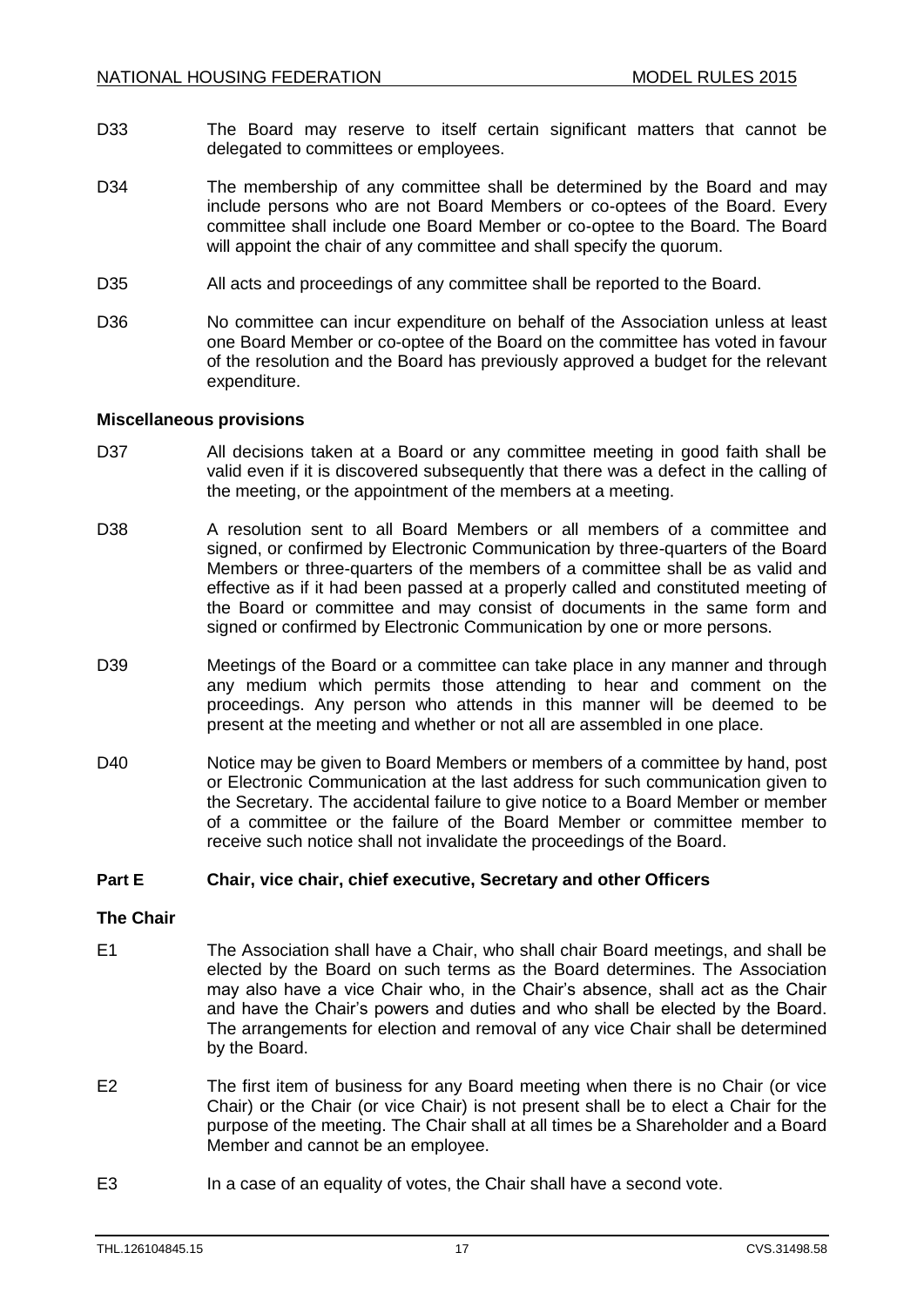E4 The Chair of the Association may be removed at a Board meeting called for that purpose provided the resolution is passed by at least two-thirds of the Board Members present and voting at the meeting.

#### **The Chair's responsibilities**

E5 The Chair's responsibilities will be set out in a written document and agreed by the Board.

#### **The chief executive**

E6 The Association may have a chief executive appointed by the Board. The chief executive shall be appointed with a written and signed contract of employment, which shall include a clear statement of the duties of the chief executive.

#### **The Secretary**

E7 The Association shall have a Secretary who shall be appointed by the Board and who may be an employee. The Board may also appoint a deputy Secretary (who may also be an employee) to act as Secretary in the Secretary's absence. The Secretary's duties will be clearly set out in writing and agreed by the Board.

#### **Other Officers**

<span id="page-21-3"></span>E8 The Board may designate as Officers such other executives, internal auditor and staff of the Association on such terms (including pay) as it from time to time decides.

#### **Miscellaneous**

- E9 Every Officer or employee shall be indemnified by the Association for any amount reasonably incurred in the discharge of their duty.
- E10 Except for the consequences of their own dishonesty or negligence no Officer or employee shall be liable for any losses suffered by the Association or any Group Member.

#### **Part F Financial control and audit**

#### **Auditor**

- F1 The Association, if required by law to do so, shall appoint an auditor to act in each financial year. They must be qualified as provided by Section 91 of the Act.
- <span id="page-21-2"></span>F2 The following cannot act as auditor:
	- F2.1 an Officer or employee of the Association;
	- F2.2 a person employed by or employer of, or the partner of, an Officer or employee of the Association.
- <span id="page-21-0"></span>F3 The Association's auditor may be appointed by the Board or by a resolution of Shareholders.
- <span id="page-21-1"></span>F4 Where an auditor is appointed to audit the accounts for the preceding year, they shall be re-appointed to audit the current year's as well unless: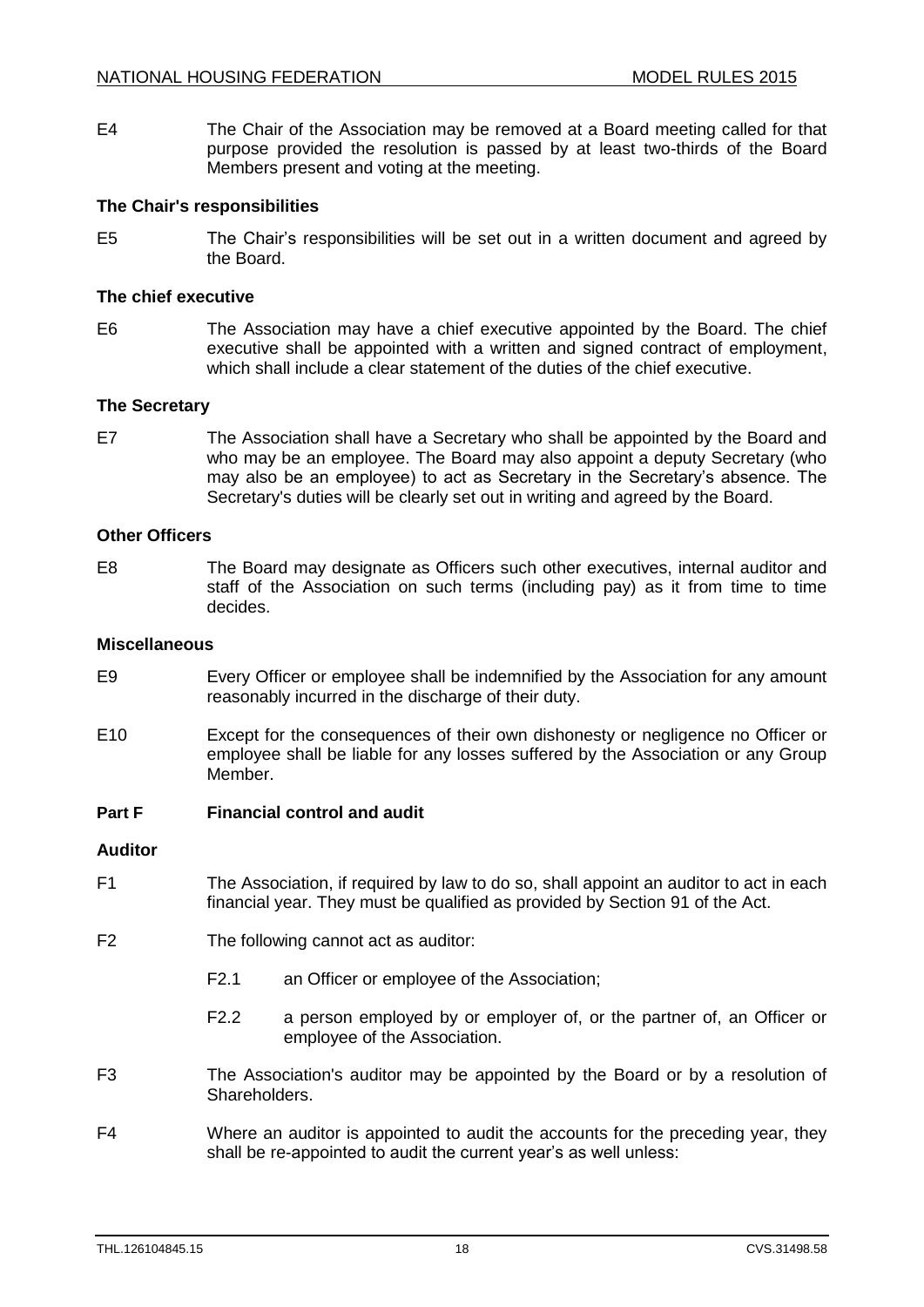- F4.1 a General Meeting has appointed someone else to act or has resolved that the auditor cannot act; or
- F4.2 the auditor does not want to act and has told the Association so in writing; or
- F4.3 the person is not qualified or falls within rule [F2](#page-21-2) (above); or
- F4.4 the auditor has become incapable of acting; or
- F4.5 notice to appoint another auditor has been given.

F5

- F5.1 No less than twenty-eight days' notice shall be given for a resolution to appoint another person as auditor, or to forbid a retiring auditor being re-appointed;
- F5.2 the Association shall send a copy of the resolution to the retiring auditor and also give notice to Shareholders at the same time and in the same manner, if possible;
- F5.3 if not, the Association shall give notice by advertising in a local newspaper at least fourteen days before the proposed meeting. The retiring auditor can make representations to the Association which must be notified to Shareholders under Section 95 of the Act.

#### **Auditor's duties**

- F6 The findings of the auditor shall be reported to the Association, in accordance with Section 87 of the Act.
- F7 The Board shall produce the revenue account and balance sheet audited by the auditor, if required, and the auditor's report, if required, at each annual General Meeting, or if the Association dispenses with the obligation to hold annual General Meetings, circulated to the Shareholders. The Board shall also produce its report on the affairs of the Association which shall be signed by the person chairing the meeting which adopts the report or, if the Association dispenses with the obligation to hold annual General Meetings, circulated to the Shareholders.

#### **Accounting requirements**

- F8 The end of the accounting year must be a date allowed by the Registrar.
- F9 The Association shall keep proper books of account detailing its transactions, its assets and its liabilities, in accordance with Sections 75 and 76 of the Act.
- F10 The Association shall establish and maintain satisfactory systems of control of its books of account, its cash and all its receipts and payments.

# **Annual returns and balance sheets**

F11 Every year, within the time period specified by legislation, the Secretary shall send the Association's annual return to the Registrar. The return shall be prepared in accordance with the period specified in the Act, or such other date allowed by the Registrar and shall be lodged within the period required by law.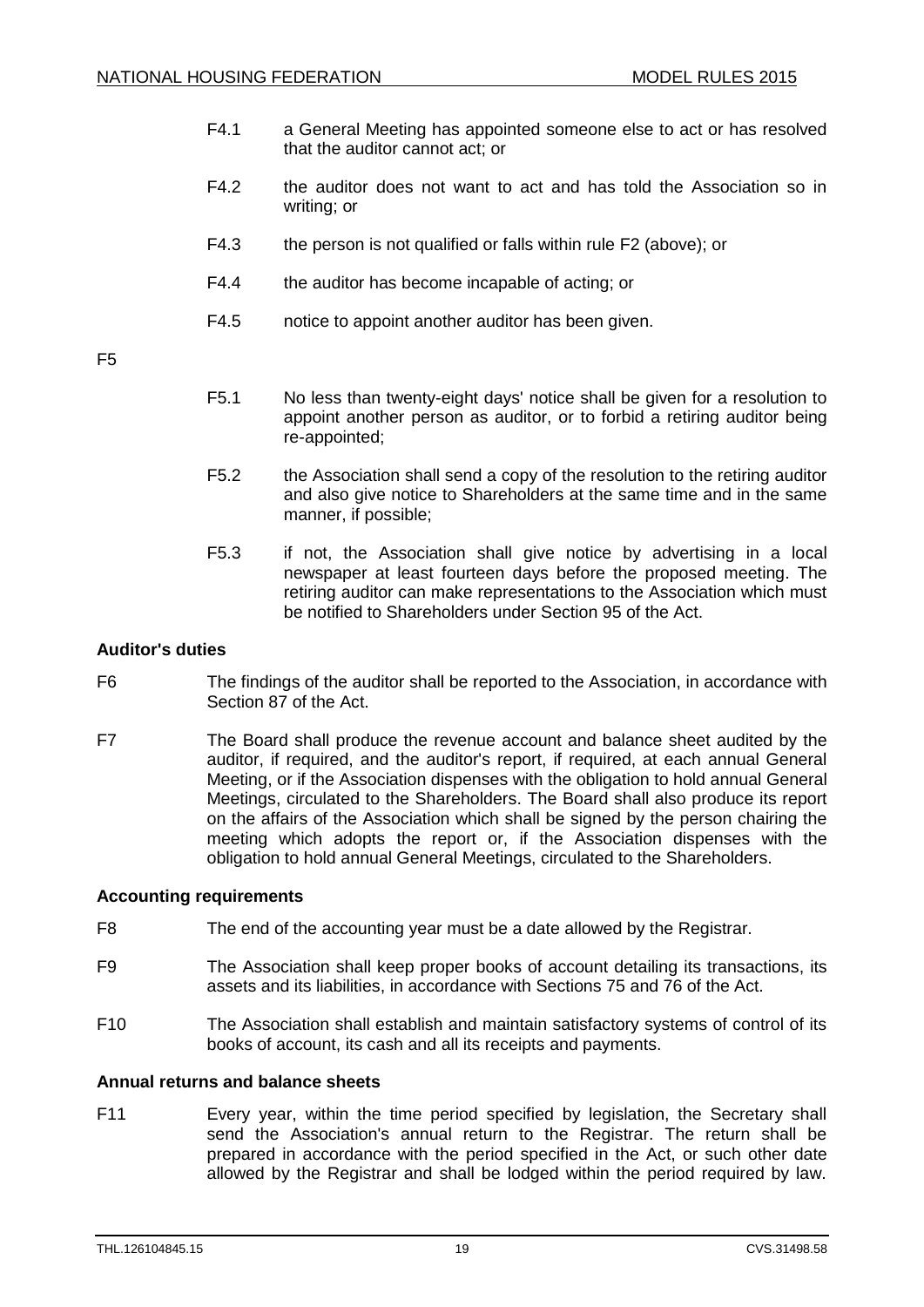The annual return shall be accompanied by the auditor's report, if required, for the period of the return and the accounts and balance sheets to which it refers.

#### **Borrowing**

- <span id="page-23-1"></span>F12 The total borrowings of the Association at any time shall not exceed £500 million (five hundred million) pounds sterling or such a larger sum as the Association determines from time to time in General Meeting. For the purpose of this rule [F12,](#page-23-1) at any relevant time, any amount of the Association's borrowings in any currency other than pounds sterling (as may be permitted or not prohibited by the Regulator from time to time) shall be converted to sterling using the exchange rate or rates applicable under the related Derivative Transaction or transactions by which the Association has hedged its exposure to currency exchange rate movements in relation to the principal amount of such borrowings, or in the absence of such a rate or rates (in whole or in part) using the official spot exchange rate or rates recognised by the Bank of England for the conversion of that currency or currency unit into sterling at or about 11:00 on the relevant day.
- <span id="page-23-2"></span>F13 The rate of interest payable at the time terms of borrowing are agreed on any money borrowed shall not exceed the rate of interest which, in the opinion of the Board, is reasonable having regard to the terms of the loan. The Board may delegate the determination of the said interest rate within specified limits to an Officer, Board Member or member of a committee.

<span id="page-23-3"></span>F14

- F14.1 In respect of any proposed borrowing, for the purposes of rule [F12](#page-23-1) and in relation to the amount remaining undischarged of any deferred interest or index-linked monies or amounts on any deep discounted security previously borrowed by the Association, the amount of such pre-existing borrowing shall be deemed to be the amount required to repay such pre-existing borrowing in full if such pre-existing borrowing became repayable in full at the time of the proposed borrowing; and
- F14.2 for the purposes of rule [F13](#page-23-2) in respect of any proposed borrowing intended to be on deferred interest or index-linked terms or on any deep discounted security the amount of borrowing shall be deemed to be the proceeds of such proposed borrowing receivable by the Association at the time of the proposed borrowing; and
- F14.3 no person dealing in good faith with the Association shall be concerned to know whether rule [F12,](#page-23-1) [F13](#page-23-2) or this rule [F14](#page-23-3) have been complied with.

#### **Investment**

<span id="page-23-0"></span>F15 The funds of or monies borrowed by the Association may be invested by the Board in such manner as it determines.

# **Part G Miscellaneous and statutory**

# **Registered office and name**

- G1 The Association's registered office is: 98 Waters Meeting Road, Bolton, BL1 8SW
- G2 The Association's registered name must: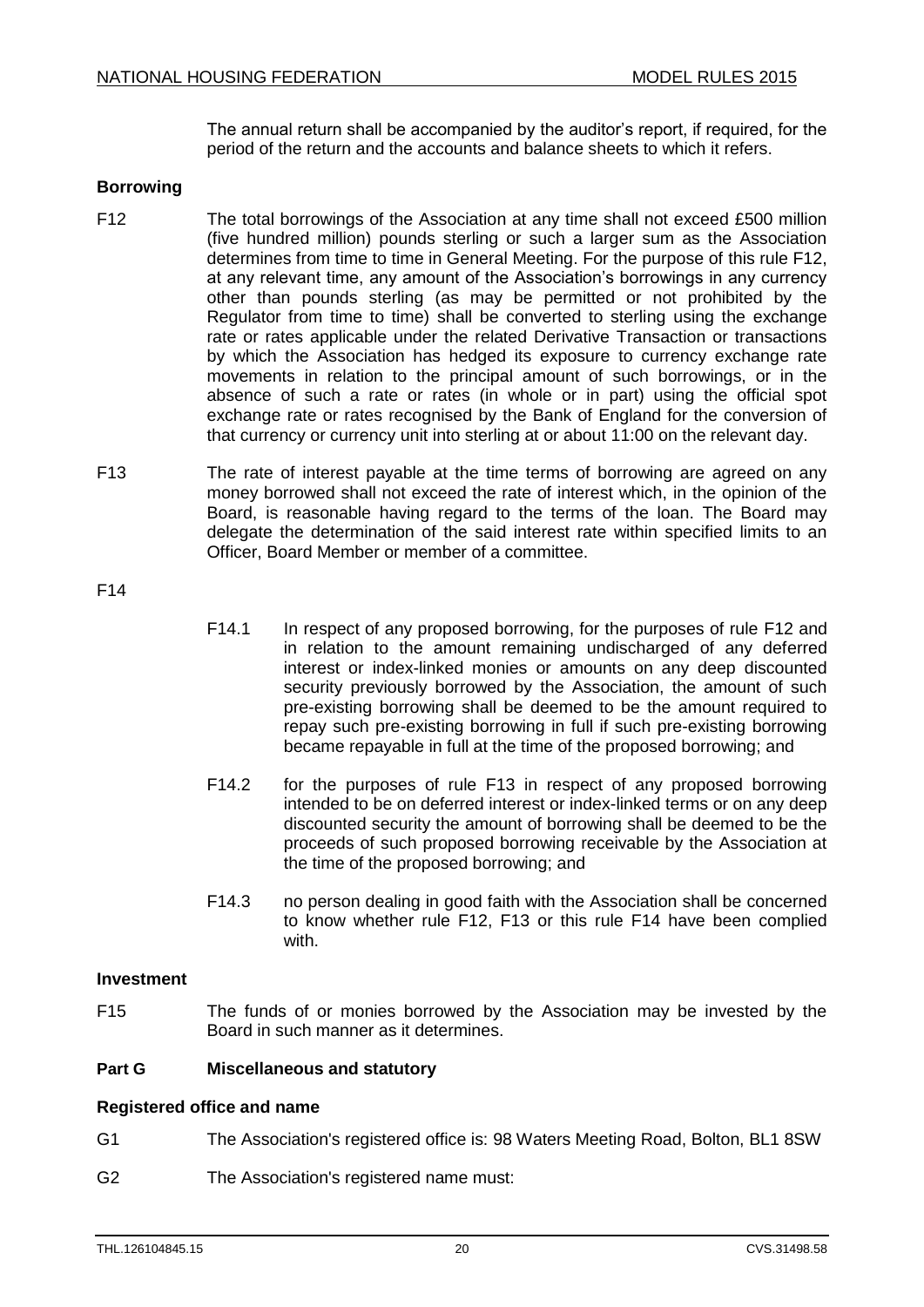- G2.1 be placed prominently outside every office or place of business; and
- G2.2 be stated on its business letters, notices, advertisements, official publications, cheques, invoices, website and any other formal corporate communication whether electronic or otherwise; and
- G2.3 subject to the Act, only be amended by three-fourths of the votes cast at a General Meeting or by way of written resolution.

#### **Disputes**

G3 Any dispute on a matter covered by these Rules shall be referred by either party to a suitably qualified independent mediator for settlement. The mediator shall be appointed by agreement between the parties or, in default of agreement, by the Centre for Effective Dispute Resolution whether the disagreement be as to the qualifications, the identity of the mediator or otherwise. The mediation will be conducted in accordance with the requirements of the mediator. Both parties will be obliged to comply and co-operate with this procedure at each stage and to share equally the costs of appointment of the relevant mediator as referred to above. Costs thereafter will be borne as the mediator will determine. Where the dispute is not resolved by mediation, any claim shall be dealt with in the county court which shall have sole jurisdiction over any dispute arising under the Rules.

#### **Minutes, registers and books**

- G4 The Board may authorise the execution of deeds in any way permitted by law.
- <span id="page-24-0"></span>G5 The Association must keep at its registered office:
	- G5.1 the Register of Shareholders showing:
		- the names and addresses of all the Shareholders; and
		- a statement of all the shares held by each Shareholder and the amount paid for them; and
		- **a** statement of other property in the Association held by the Shareholder; and
		- **the date that each Shareholder was entered in the Register of** Shareholders;
	- G5.2 a duplicate Register of Shareholders showing the names and addresses of Shareholders and the date they became Shareholder;
	- G5.3 a register of the names and addresses of the Officers, their offices and the dates on which they assumed those offices as well as a duplicate;
	- G5.4 a register of holders of any loan;
	- G5.5 a register of mortgages and charges on land; and
	- G5.6 a copy of the Rules of the Association.
- G6 The Association must display a copy of its latest balance sheet and auditor's report (if one is required by law) at its registered office.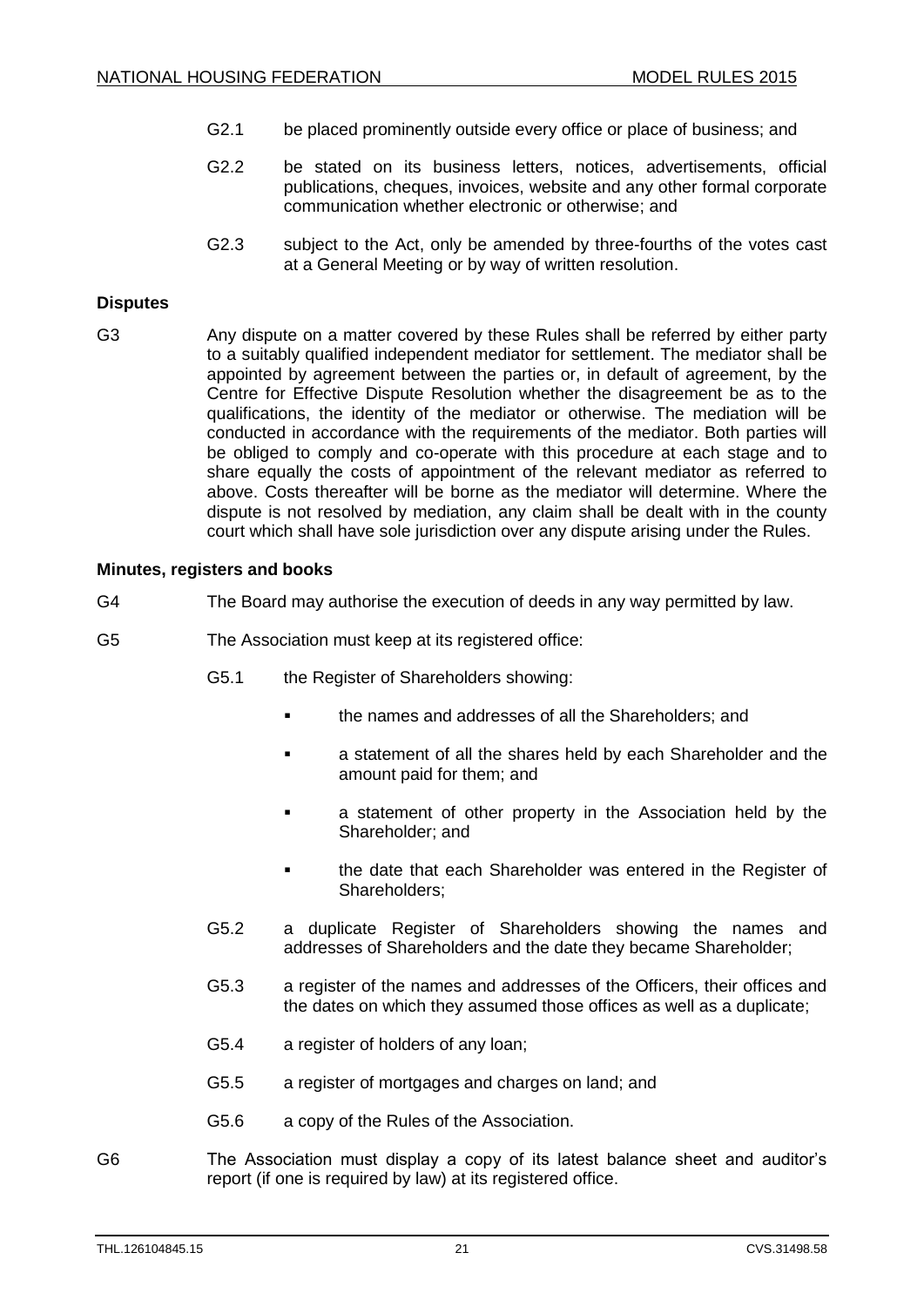- G7 The Association shall give to all Shareholders on request copies of its last annual return with the auditor's report (if one is required by law) on the accounts contained in the return, free of charge.
- G8 The Secretary shall give a copy of these Rules to any person on demand who pays such reasonable sum as permitted by law.

#### **Statutory applications to the Registrar**

- G9 Ten Shareholders can apply to the Registrar to appoint an accountant to inspect the books of the Association, provided all ten have been Shareholders of the Association for a twelve-month period immediately before their application.
- G10 The Shareholders may apply to the Registrar in order to get the affairs of the Association inspected or to call a special General Meeting. One hundred Shareholders, or one-tenth of the Shareholders, whichever is the lesser, must make the application.

#### **Amendment of Rules**

G11

- G11.1 The Rules of the Association may be rescinded or amended but not so as to stop the Association being a charity, and not without the prior consent of the Regulator where such consent is required under the Housing and Regeneration Act 2008.
- G11.2 The Rules may only be amended by a resolution put before the Shareholders by the Board.
- G11.3 Subject to the Act these Rules can only be amended or rescinded by three-fourths of the votes cast at a General Meeting or by way of written resolution.
- G11.4 Amended Rules shall be registered with the Registrar as soon as possible after the amendment has been made. An amended rule is not valid until it is registered.
- G11.5 A copy of the amended Rules shall be sent to the Regulator as soon as possible after registration by the Registrar.

# **Dissolution**

G12 The Association may be dissolved by a three-fourths majority of Shareholders who sign an instrument of dissolution in the prescribed format or by winding-up under the Act.

# G13

- G13.1 Any property that remains, after the Association is wound-up or dissolved and all debts and liabilities dealt with, the Shareholders may resolve to give or transfer to another charitable body with objects similar to that of the Association.
- G13.2 If no such institution exists, the property shall be transferred or given to the Housing Associations Charitable Trust.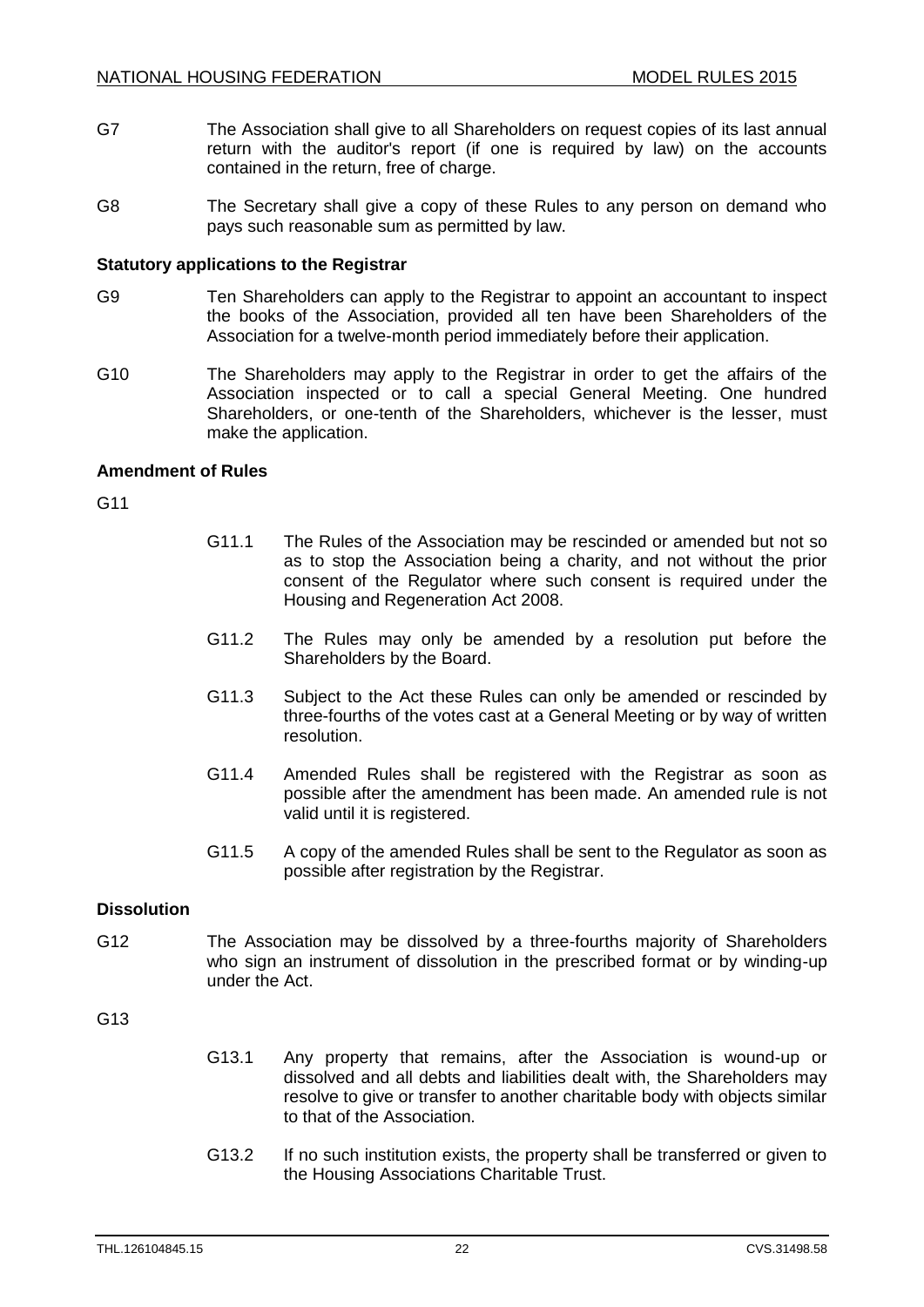G13.3 If the Association is registered as a provider of Social Housing with the Regulator any transfer or gift must be in compliance with the Housing and Regeneration Act 2008 or any other relevant legal and regulatory provisions which exist from time to time.

# **Interpretation of terms**

- G14 In these Rules, including this rule, unless the subject matter or context is inconsistent:
	- G14.1 words importing the singular or plural shall include the plural and singular respectively;
	- G14.2 words importing gender shall include the male and female genders;
	- G14.3 **Amendment of Rules** shall include the making of a new rule and the rescission of a rule, and "amended" in relation to Rules shall be construed accordingly;
	- G14.4 the **Act** shall mean the Co-operative and Community Benefit Societies Act 2014;
	- G14.5 the **Association** shall mean the Association of which these are the registered Rules;
	- G14.6 **Board** shall mean the Board appointed in accordance with Part D and **Board Member** or shall mean a member of the Board for the time being but shall not include a person co-opted to the Board under rule [D5;](#page-13-1)
	- G14.7 **Chair** shall mean the person appointed as Chair in accordance with rule [E1](#page-20-1) and where applicable shall include the vice Chair;
	- G14.8 **Clear Days**, in respect of notice for a meeting, shall mean a period calculated excluding both the day on which any notice or communication is deemed to be received under these rules and the date of the meeting;
	- G14.9 **Derivative Transaction** means any transaction which is a forward, swap, future, option or other derivative on one or more rates, currencies, commodities, equity securities or other equity instruments, debt securities or other debt instruments, economic indices or measures of economic risk or value, or other benchmarks against which payments or deliveries are to be made, or any combination of these transactions;
	- G14.10 **Electronic Communication** shall have the meaning set out in section 148 of the Act;
	- G14.11 **General Meeting** shall mean a General Meeting of the Association's Shareholders called and held in accordance with rules [C16](#page-8-1)[-C37;](#page-11-0)
	- G14.12 **Group Member** means the Association, each subsidiary of the Association, any body corporate of which the Association is a subsidiary and any subsidiary of such body corporate and for this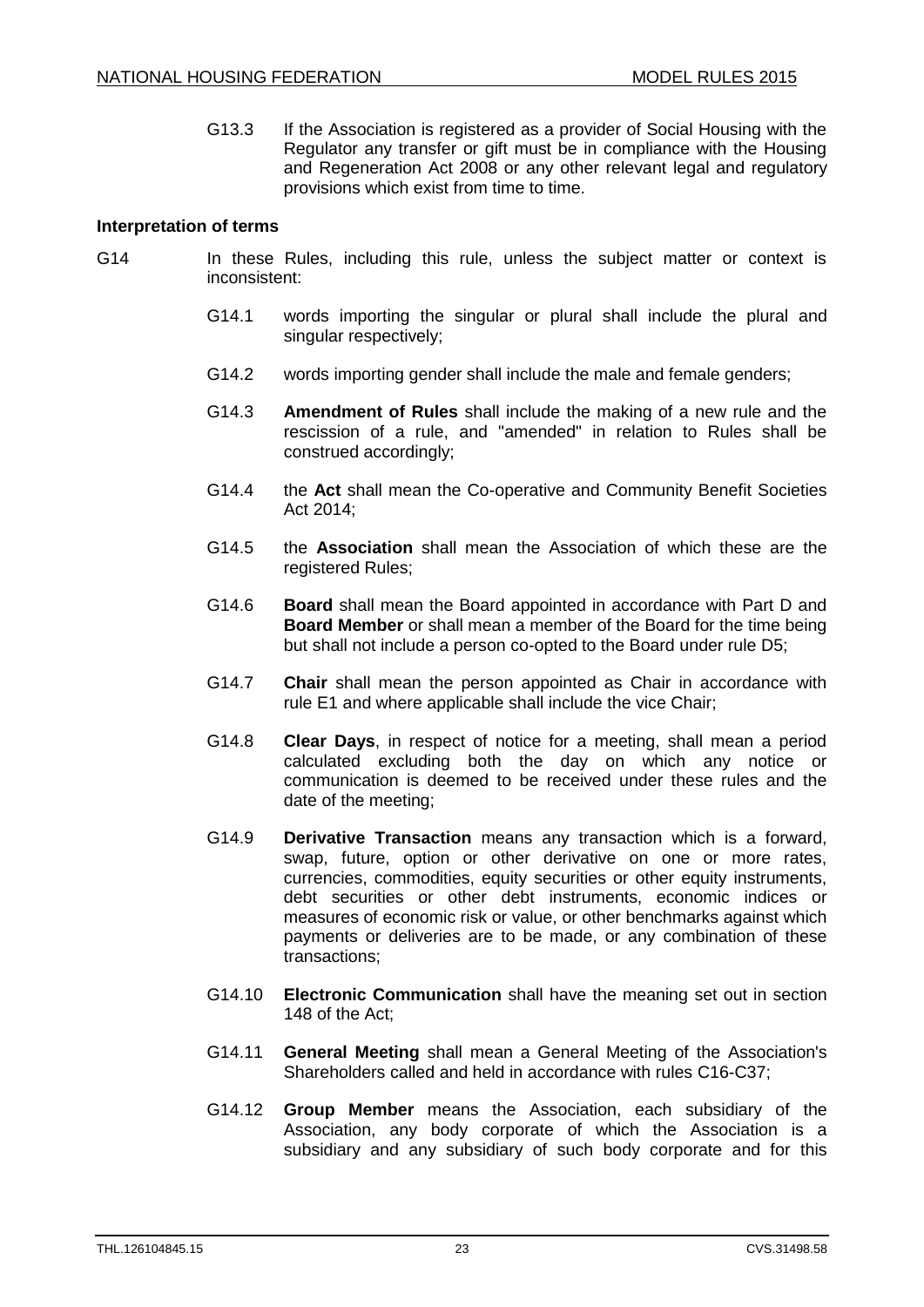purpose "subsidiary" has the meaning within the Act and/or the Housing and Regeneration Act 2008 and/or the Companies Act 2006;

- G14.13 **Independent Shareholder** means a Shareholder who is not a Local Authority Nominated Board Member or a Resident Shareholder;
- G14.14 **Local Authority** means Bolton Council and includes any statutory successor body;
- G14.15 **Local Authority Nominated Board Member** means a Board Member nominated by the Local Authority;
- G14.16 **Local Authority Person** means a person who is:
	- a member of the Local Authority or someone who has been within the last four years; or
	- an officer of the Local Authority (which for these purposes shall not include employees with non-managerial posts apart from housing employees); or
	- a person who is both an employee of the Local Authority and either a director, manager, secretary or other similar officer of a company which is under the control of the Local Authority;
- <span id="page-27-0"></span>G14.17 **notice** shall be deemed to have been received by a person:
	- if posted by first class post at least two business days (meaning Monday to Friday but excluding bank holidays) after being posted;
	- if sent by Electronic Communication one hour after transmission provided that no transmission notification of non-delivery or error has been received by the person transmitting the communication and the transmission is to the Electronic Communication address or number last notified by that person to the Secretary;
	- **i** if delivered by hand, on delivery to the person's address last notified by that person to the Secretary;
- G14.18 **Officer** shall include the Chair and Secretary of the Association and any Board Member for the time being and such other persons as the Board may appoint under rule [E8;](#page-21-3)
- G14.19 **Property** shall include all real and personal estate (including loan stock certificates, books and papers);
- G14.20 **Recruited Board Member** means a Board Member who is not a Local Authority Nominated Board Member;
- G14.21 **Register of Shareholders** means the register kept in accordance with rule [G5.1](#page-24-0)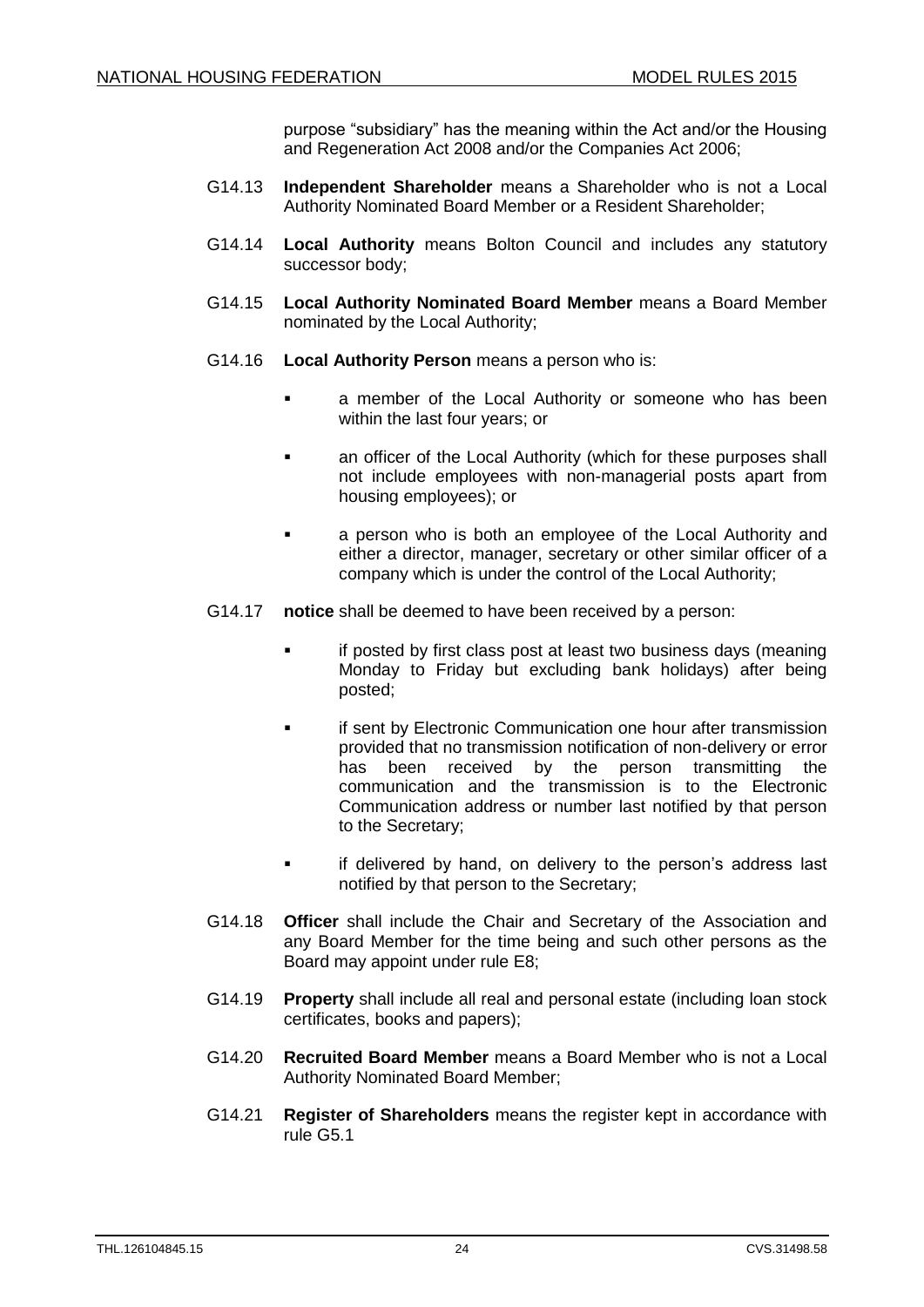- G14.22 **Registrar** means the Financial Conduct Authority or any statutory successor to or any assignee of any or all of its relevant functions from time to time;
- G14.23 **Regulator** means the Homes and Communities Agency acting through its Regulation Committee (trading as the Regulator of Social Housing) established pursuant to the Housing and Regeneration Act 2008 or any future body or authority (including any statutory successor) carrying on similar regulatory or supervisory functions;
- G14.24 **Resident** means a person who alone or jointly with others holds a tenancy, lease or licence to occupy the Association's premises or the premises of any other Group Member for residential use;
- G14.25 **Resident Board Member** means a Board Member who is a Resident and is appointed to the Board as a Resident Board Member;
- G14.26 **Resident Shareholder** means a Shareholder who is a Resident Board Member;
- G14.27 **Secretary** means the Officer appointed by the Board to be the Secretary of the Association or other person authorised by the Board to act as the Secretary's deputy;
- G14.28 **Shareholders** shall mean one of the persons referred to in rule [C5](#page-6-3) and means member as defined by the Act;
- G14.29 **Social Housing** means low cost rental accommodation and low cost home ownership accommodation as defined in sections 68 to 77 of the Housing and Regeneration Act 2008;
- G14.30 **Special Resolution** means a resolution at a General Meeting passed by a three fourths majority of all Shareholders who vote in person or by proxy;
- G14.31 **these Rules** shall mean the registered rules of the Association for the time being;
- G14.32 references to any provision in any Act shall include reference to such provision as from time to time amended, varied, replaced, extended or re-enacted and to any orders or regulations made under such provision.